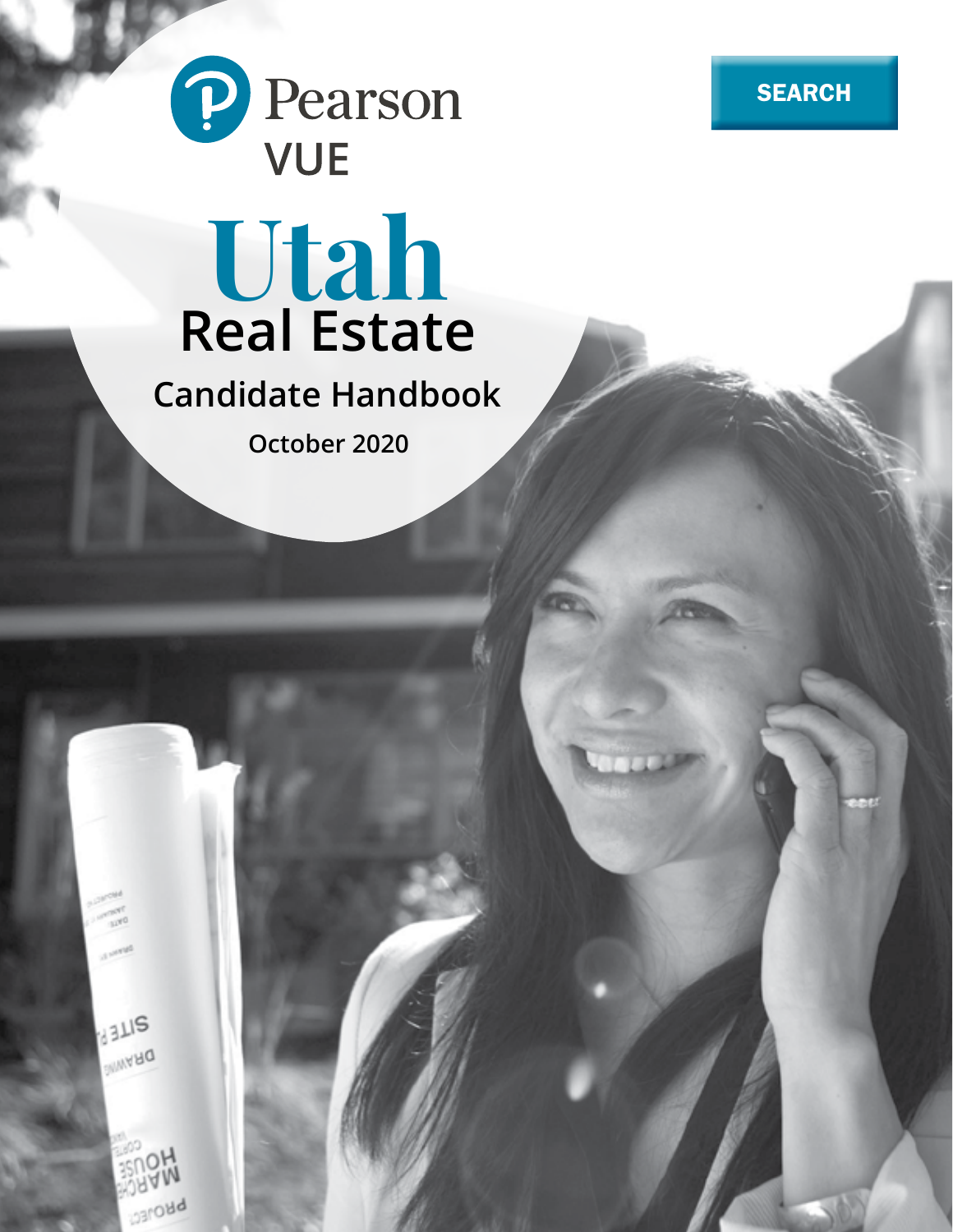#### STATE LICENSING INFORMATION

Candidates may contact the Utah Division of Real Estate with questions about obtaining or maintaining a license after the examination has been passed.

#### Utah Division of Real Estate

Heber Wells Building 160 East 300 South (second floor) PO Box 146711 Salt Lake City, UT 84114-6711

Phone

(801) 530-6747

**Website** 

www.realestate.utah.gov

#### EXAMINATION INFORMATION

Candidates may contact Pearson VUE with questions about this handbook or about an upcoming examination.

#### Pearson VUE Utah Real Estate

5601 Green Valley Drive Bloomington, MN 55437

> Phone (800) 274-7292

#### Email

pearsonvuecustomerservice@pearson.com

**Website** www.pearsonvue.com

# QUICK REFERENCE

#### RESERVATIONS

#### Before making an exam reservation

Candidates should thoroughly review this handbook, which contains examination content outlines and important information regarding eligibility and the examination and licensing application process.

#### MAKE AN EXAM RESERVATION

#### Making an exam reservation

Candidates may make a reservation by either v**isiting www.pearsonvue.com** or calling Pearson VUE.

Candidates should make a reservation online at least twenty-four (24) hours before the desired examination date (unless an electronic check is used for payment, as detailed on page 3). **Walk-in examinations are not available.**

Candidates that qualify for an exemption from taking the GENERAL part of the Utah Real Estate exam must receive an exam waiver from the Utah Division of Real Estate (contact information in left column of this page).

#### SCHEDULES & FEES

#### Test centers

A list of test centers appears on the back cover of this handbook. Candidates should contact Pearson VUE to confirm specific locations and schedules.

#### Exam fees

The examination fee (\$59) must be paid at the time of reservation by credit card, debit card, voucher, or electronic check. **Payment will not be accepted at the test center. Examination fees are non-refundable and non-transferable.**

#### EXAM DAY

#### What to bring to the exam

Candidates should bring to the examination proper identification and other materials as dictated by the state licensing agency. A complete list appears in *What to Bring*  (page 5).

#### Exam procedures

Candidates should report to the test center at least thirty (30) minutes before the examination begins. Each candidate will have four (4) hours to complete the examination, and will leave the test center with an official score report in hand.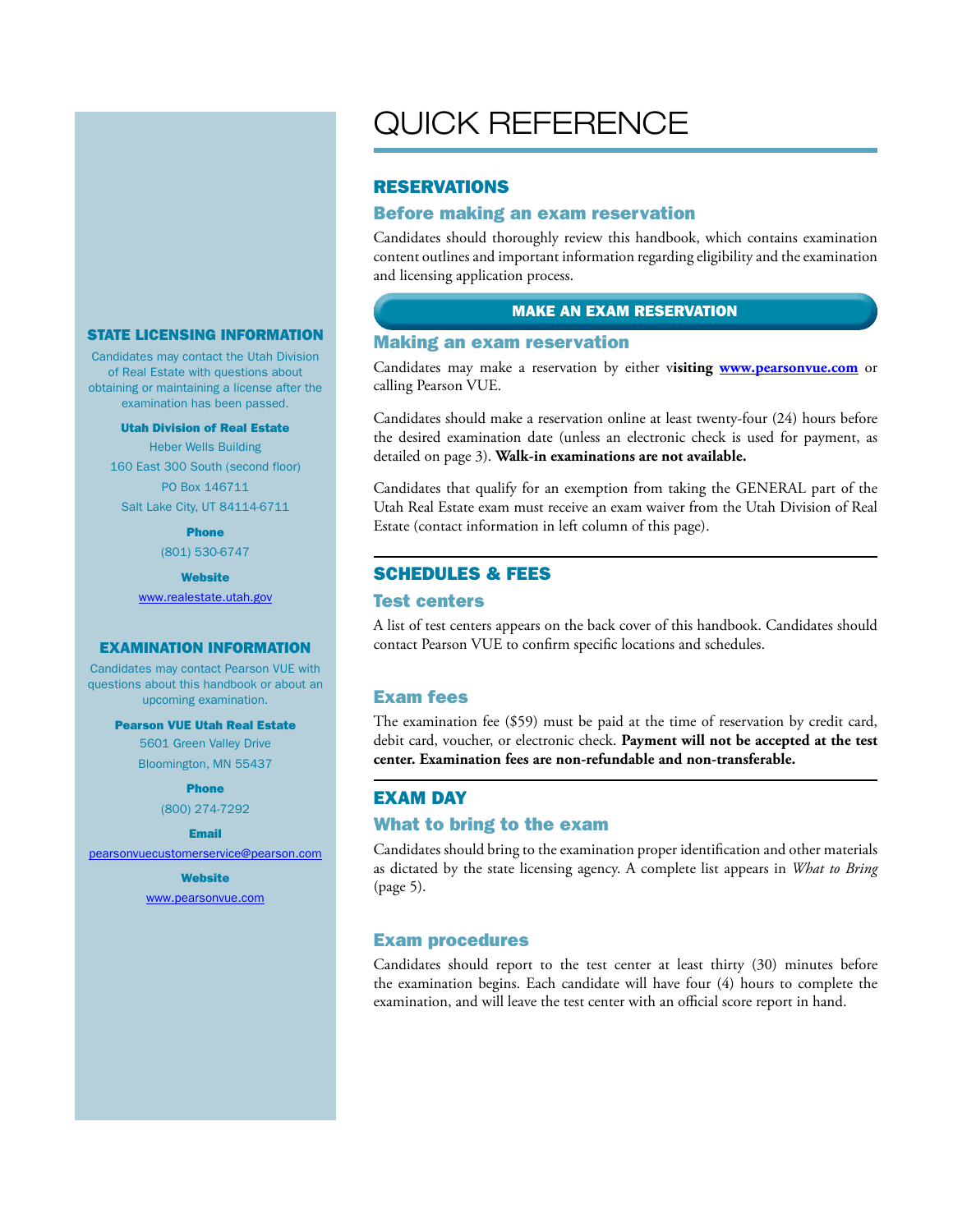# TABLE OF CONTENTS

### QUICK REFERENCE...................... inside front cover

# STATE LICENSING REQUIREMENTS....................... 2

# EXAM RESERVATIONS.............................................. 3

| Pearson VUE Test Center Policies  8 |  |
|-------------------------------------|--|
|                                     |  |

# PREPARING FOR THE EXAM ................................... 9 Exam Content ........................................................ 9 Math Calculations.................................................. 9

# **CONTENT OUTLINES**

### APPENDIX

| <b>Candidate Education</b> | Certifying Document  back of handbook |
|----------------------------|---------------------------------------|
| <b>Duplicate</b>           | Score Request Form  back of handbook  |

# GENERAL INFORMATION.........................back cover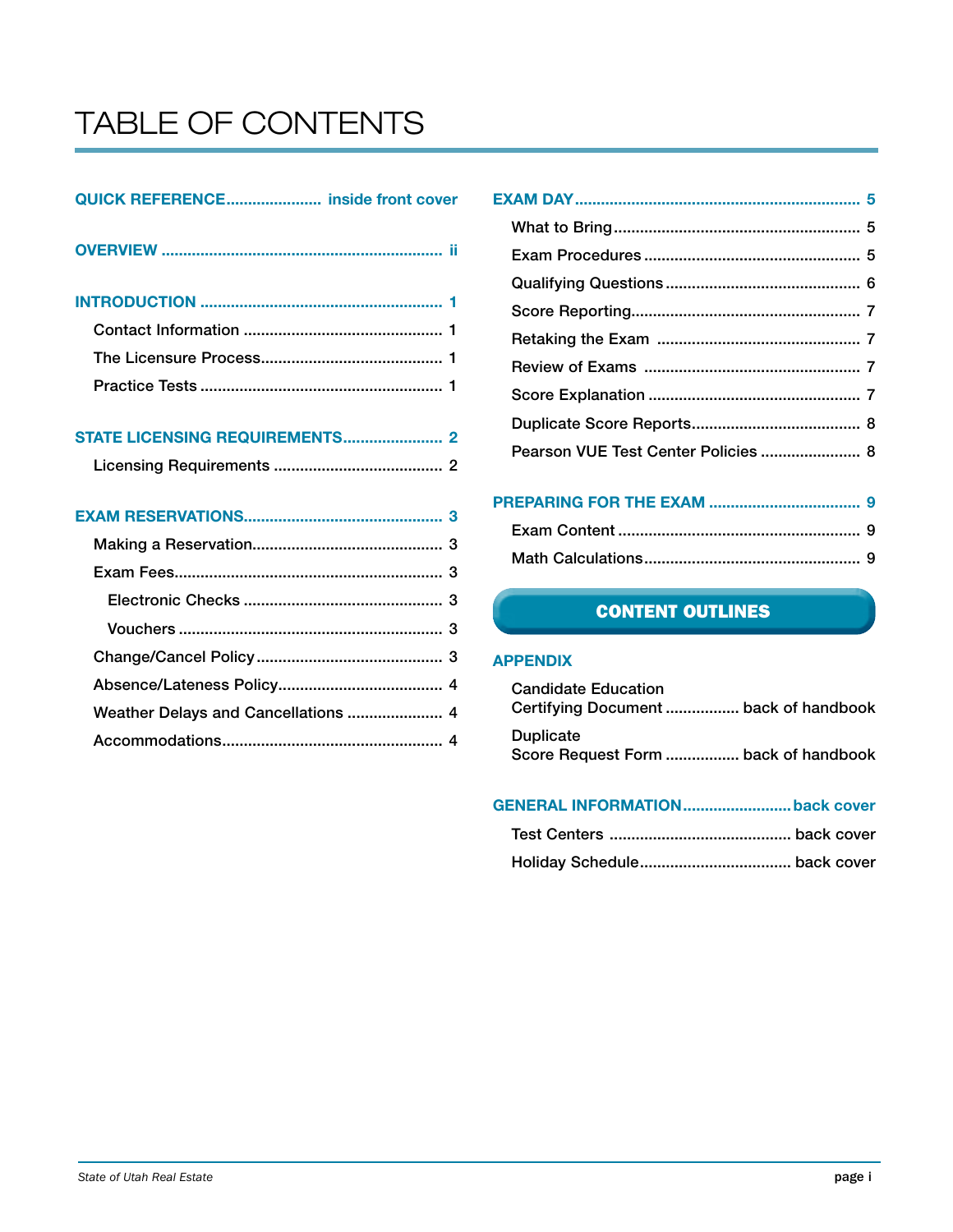# OVERVIEW

### The candidate handbook is a useful tool in preparing for an examination.

It is highly recommended that the Utah Real Estate handbook be reviewed, with special attention given to the content outlines, before taking the examination.

# CONTENT OUTLINES

#### Individuals who wish to obtain a real estate license in the state of Utah must:

#### **1. Complete Prelicensing Education.**

Before taking an examination, candidates must complete all prelicensing education. *(See page 2 for additional details.)*

#### **2. Make a reservation and pay the examination fee.**

Make a reservation (by phone or online) with Pearson VUE for the examination. (*See pages 3-4.*)

#### **3. Go to the test center.**

Go to the test center on the day of the examination, bringing along all required materials. (*See page 5.*)

#### **4. Apply for a license.**

Within ninety (90) days of passing both examination components (general and state) and within twelve (12) months of the date on which the individual completed the prelicensing education, candidates must submit the proper application forms and fees, as set forth on the Score Report issued at the test center, to the Utah Division of Real Estate.

*Copyright © 2020 Pearson Education, Inc. or its affiliate(s). All Rights Reserved. Pubs\_Orders@pearson.com*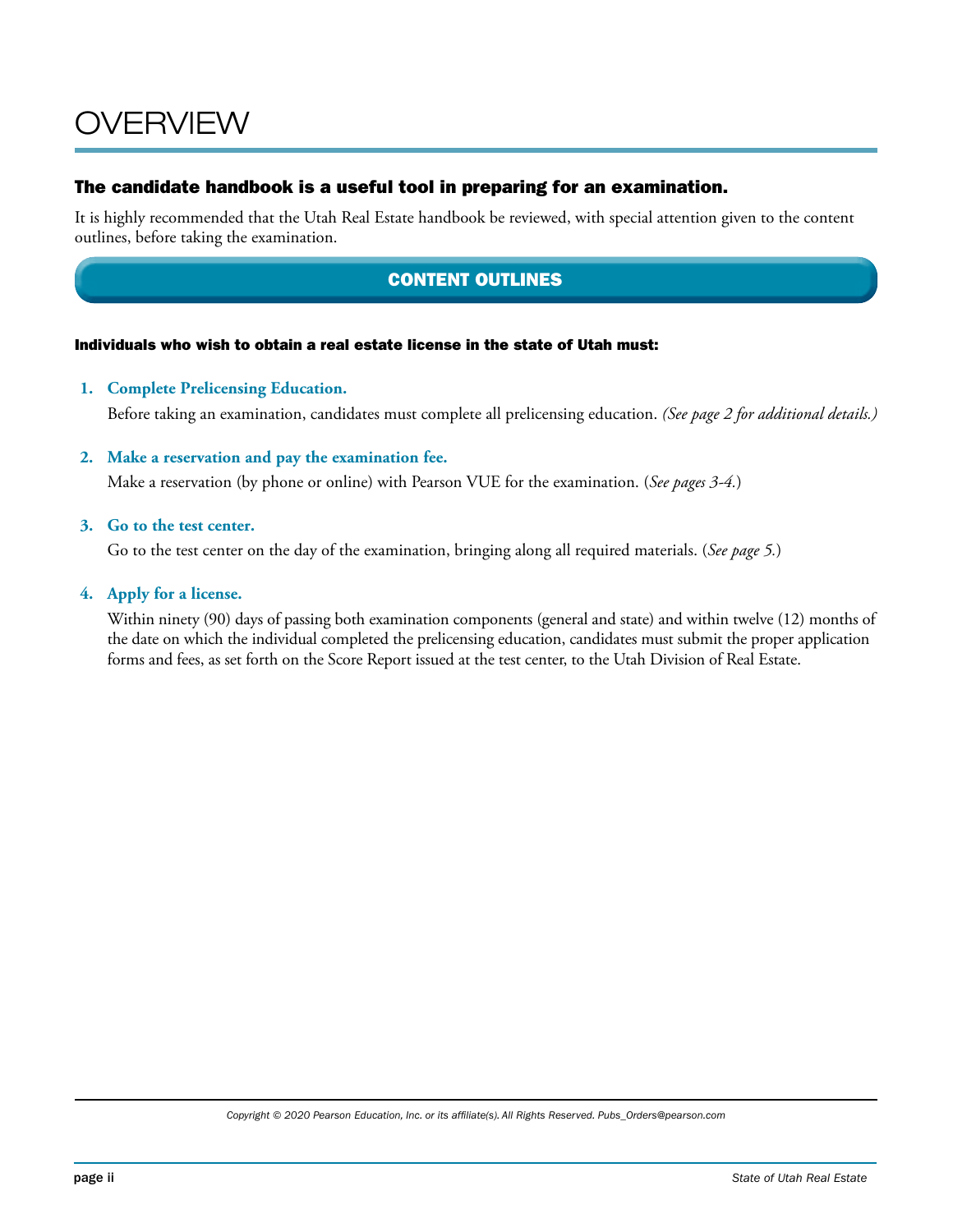# **INTRODUCTION**

# CONTACT INFORMATION

Candidates may contact Pearson VUE with questions about this handbook or about an upcoming examination.

| <b>Pearson VUE/Utah Real Estate</b><br>5601 Green Valley Dr., Bloomington, MN 55437                                       |  |  |  |  |  |
|---------------------------------------------------------------------------------------------------------------------------|--|--|--|--|--|
| <b>Email:</b> pearsonvuecustomerservice@pearson.com<br><b>Phone:</b> (800) 274-7292<br><b>Website: www.pearsonvue.com</b> |  |  |  |  |  |

Live Chat is available to address your support inquiries and is the quickest way to reach a customer service agent. It's available from 8:00 AM through 5:00 PM Central Time, Monday through Friday, subject to change during locally designated holidays.

Please visit http://www.pearsonvue.com/ut/realestate/contact/ for further information.

# LIVE CHAT INFORMATION

Candidates my contact the Utah Division of Real Estate with questions about obtaining or maintaining a license.

| <b>Utah Division of Real Estate</b> |
|-------------------------------------|
| <b>Heber Wells Building</b>         |
| 160 East 300 South (second floor)   |
| PO Box 146711                       |
| Salt Lake City, UT 84114-6711       |

Phone: (801) 530-6747 **Website:** www.realestate.utah.gov

# THE LICENSURE PROCESS

Licensure is the process by which an agency of state government or other jurisdiction grants permission to individuals to engage in the practice of, and prohibits all others from legally practicing, a particular profession, vocation, or occupation. By ensuring a minimum level of competence, the licensure process protects the general public. The state regulatory agency is responsible for establishing the acceptable level of safe practice and for determining whether an individual meets that standard.

The State of Utah has retained the services of Pearson VUE to develop and administer its real estate examination program. Pearson VUE is a leading provider of assessment services to regulatory agencies and national associations.

# PRACTICE TESTS – GENERAL (NATIONAL) PORTION ONLY

General-portion practice tests are offered exclusively online at www.pearsonvue.com, giving candidates even more opportunity to succeed on real estate examinations. The general-portion practice tests will not only help prepare candidates for the types of questions they will see on the general portion of the licensure examination but also familiarize them with taking computer-based examinations.

Pearson VUE offers a practice test for real estate that contains questions developed by subject matter experts using concepts found in the general portion of the licensure examination. The test closely reflects the format of the general portion of the licensure examination, can be scored instantly, and provides immediate feedback to help candidates identify correct and incorrect answers. Candidates can purchase general-portion practice tests anytime by visiting www.pearsonvue.com/practicetests/realestate.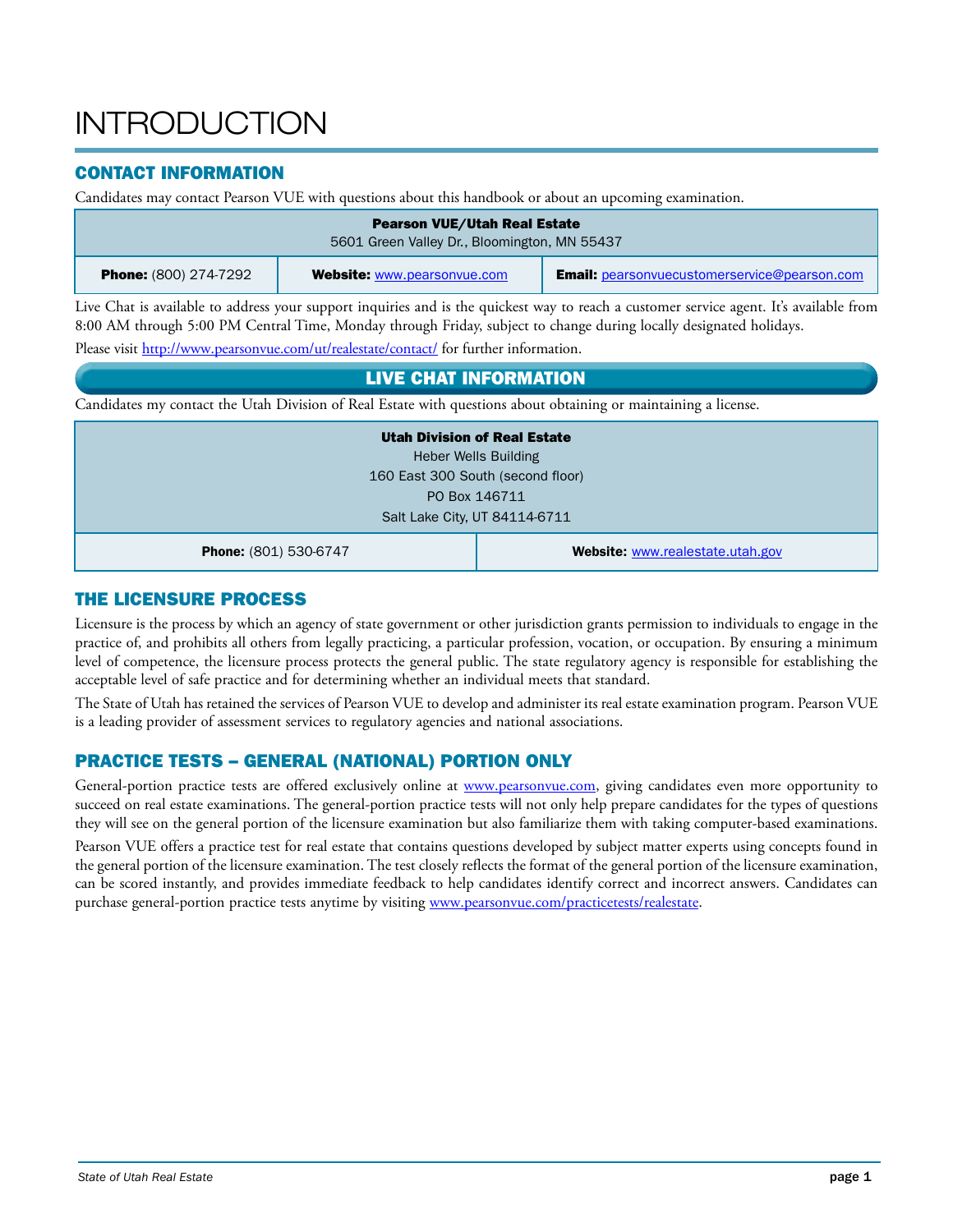# STATE LICENSING REQUIREMENTS

The Utah Division of Real Estate has established the requirements for qualification for a salesperson or broker license. Applicants should read this candidate handbook, the enclosed forms, and any other information provided by the Division of Real Estate before making a reservation for any licensing examination. Applicants must meet all education requirements before they make an examination reservation.

# LICENSING REQUIREMENTS

#### **A. Age:**

All applicants must be at least eighteen (18) years of age when they apply for licensure.

#### **B. Formal Education:**

All applicants shall have at least a high school diploma, GED, or equivalent as determined by the Utah Real Estate Commission.

#### **C. Prelicensing Education:**

Applicants must meet all education requirements before they apply for the examination. Education requirements must be successfully completed within the year prior to licensing. Salesperson candidates must complete one hundred twenty (120) classroom hours of salesperson prelicensing education. Broker candidates must complete one hundred twenty (120) classroom hours of broker prelicensing education. When applicants arrive at the test center to take the examination, they must present the *Candidate Education Certifying Document* (in the back of this handbook) completed by a certified real estate school verifying completion of the prelicensing education requirements and/or completed by the Division of Real Estate waiving all or part of the requirement. This *Candidate Education Certifying Document* must be presented each time the examination is taken.

#### **D. Education Waiver:**

Applicants who are requesting an education waiver from the Division of Real Estate for courses taken in another state or jurisdiction must submit valid documentation of their education to the Utah Division of Real Estate. The Division will review the document(s). If the courses taken satisfy all or a portion of the prelicensing education classroom hours requirement, the applicant will be issued evidence on the *Candidate Education Certifying Document*. Active members of the Utah State Bar Association may have education waved by providing proof of membership status. The number of hours waived will be indicated on the document. Applicants must allow at least thirty (30) days for the Division of Real Estate to review and respond to the information submitted.

#### **E. Licensure Examination:**

All applicants must pass the licensure examination administered by Pearson VUE.

#### **F. Examination Fee:**

All applicants must pay the examination fee to Pearson VUE.

#### **G. Applying for a License and Licensing Deadlines:**

After they pass the examination, all applicants must submit, to the Utah Division of Real Estate (*see address on page 1*), the proper forms and fees as set forth on the Score Report issued by Pearson VUE.

All applicants must apply for a license within ninety (90) days of passing both examination components (general and state) and within twelve (12) months of the date on which the individual completes the prelicensing education. Those who fail to meet the examination deadline must retake the examination. If the 90th day following the examination falls on a weekend or national holiday, the next business day shall be the latest applicants may apply for a license. Those who fail to meet the education deadline must retake the prelicense education. Those who fail both the examination and the education deadlines must retake the examination and the prelicense education.

#### **H. Broker Applicant Requirements:**

Applicants applying for a broker license must submit the required documentation to the Utah Division of Real Estate. Detailed information and necessary forms are available at www.realestate.utah.gov.

#### **I. Fingerprinting Requirement:**

Digital fingerprinting services are available for **Sales** candidates at the Bountiful, Draper, Ogden, and Orem test centers in Utah. You must schedule and pay for a fingerprint appointment through Pearson VUE before being fingerprinted. The \$12 fee is separate from the fingerprint fee paid to the Utah Division of Real Estate. Log in to your Pearson VUE account and select UTFP-Utah Fingerprint Appointment (Sales only) from the exam list. Candidates having digital fingerprints taken will receive a fingerprint receipt from the test center verifying that the fingerprints have both been taken and been sent electronically. This fingerprint receipt **must** be submitted with the license application to the Utah Division of Real Estate.

Candidates taking examinations in test centers that don't offer digital fingerprint service will receive two (2) fingerprints cards (Blue FD-258) and a signed fingerprint waiver (issued at the test center) and must use the fingerprint services of a local law enforcement agency or local third party fingerprinting vendor to be fingerprinted. Candidates must submit the completed fingerprint cards, along with the license application, to the Utah Division of Real Estate (*see address on page 1*).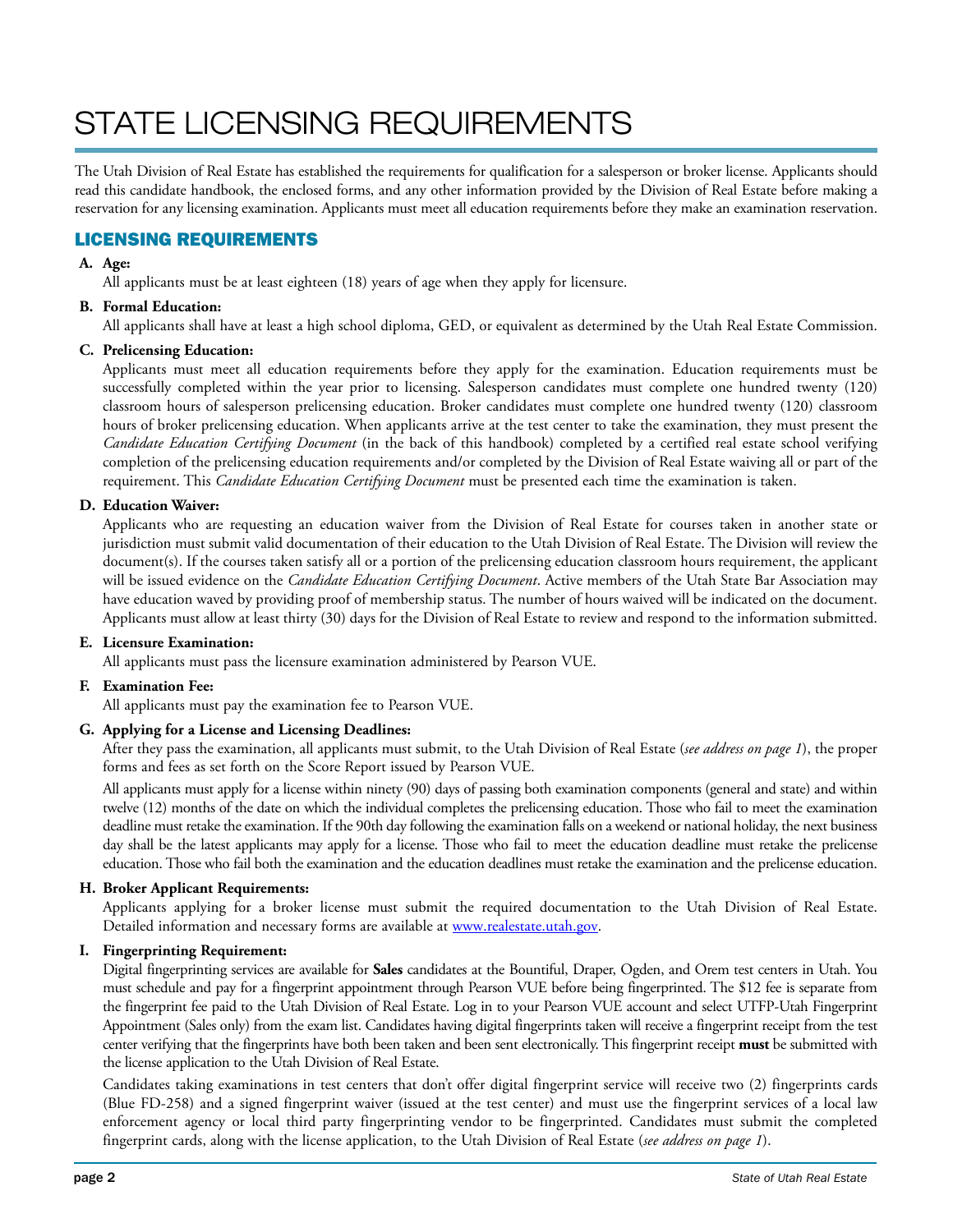# EXAM RESERVATIONS

### MAKING A RESERVATION

**Walk-in examinations are not available**. Online reservations are the most efficient way for candidates to schedule their examination. Candidates **must** go to www.pearsonvue.com/ut/realestate to make an online reservation for an examination. First-time users are required to create an account. The candidate will need to fill in all required fields, which are preceded by an asterisk (\*), on the online form in order to create an ID and be assigned a password. Step-by-step instructions will lead the candidate through the rest of the examination reservation process.

Candidates **must** make an online reservation at least twenty-four (24) hours before the desired examination date. Candidates who wish to make a phone reservation at (800) 274-7292 must do so at least twenty-four (24) hours before the desired examination date (unless an electronic check is used for payment, as detailed below).

#### **Before making a reservation, candidates should have the following:**

- Legal name; physical address; Social Security number, I-94, or Alien Registration Number; daytime telephone number; and date of birth
- The name of the examination(s)
- The preferred examination date and test center location (a list appears on the back cover of this handbook)

#### EXAM FEES

The examination fee (\$59) must be paid at the time of reservation by credit card, debit card, voucher, or electronic check. **Payment will not be accepted at the test center, nor will a single payment that covers more than one candidate be accepted.** 

Candidates are responsible for knowing all regulations regarding fees and examination scheduling as presented here. Examination fees are non-refundable and non-transferable, except as detailed in *Change/Cancel Policy*.

#### Electronic Checks

Candidates who choose to pay the examination fee by electronic check must have a personal checking account, and must be prepared to provide to Pearson VUE at the time of reservation the following information:

- Bank name
- Account number
- Routing number
- Social Security number, state-ID number, or driver's license number
- Name and address on the account

Using this information, Pearson VUE can request payment from the candidate's bank account just as if the candidate had submitted an actual paper check.

Candidates paying by electronic check must register at least five (5) days before the examination date in order for their check to be processed.

#### Vouchers

Vouchers offer another convenient way to pay for tests. Vouchers can be purchased online at www.pearsonvue.com/vouchers/pricelist by credit card either singly or in volume. To redeem a voucher as payment when scheduling a test, simply indicate voucher as the payment method and provide the voucher number. **All vouchers are pre-paid. Vouchers are non-refundable and non-returnable.**

Vouchers expire twelve (12) months from the date they are issued. Voucher expiration dates cannot be extended. The exam must be taken by the expiration date printed on the voucher.

### CHANGE/CANCEL POLICY

Candidates should call Pearson VUE at (800) 274-7292 at least forty-eight (48) hours before the examination to change or cancel a reservation. Candidates who change or cancel a reservation with proper notice may either transfer their fees to a new reservation or request a refund. **Candidates who change or cancel their reservations without proper notice will forfeit the examination fee.** Refunds for credit/debit cards are immediate, while refunds for electronic checks and vouchers will be processed in two to three (2-3) weeks.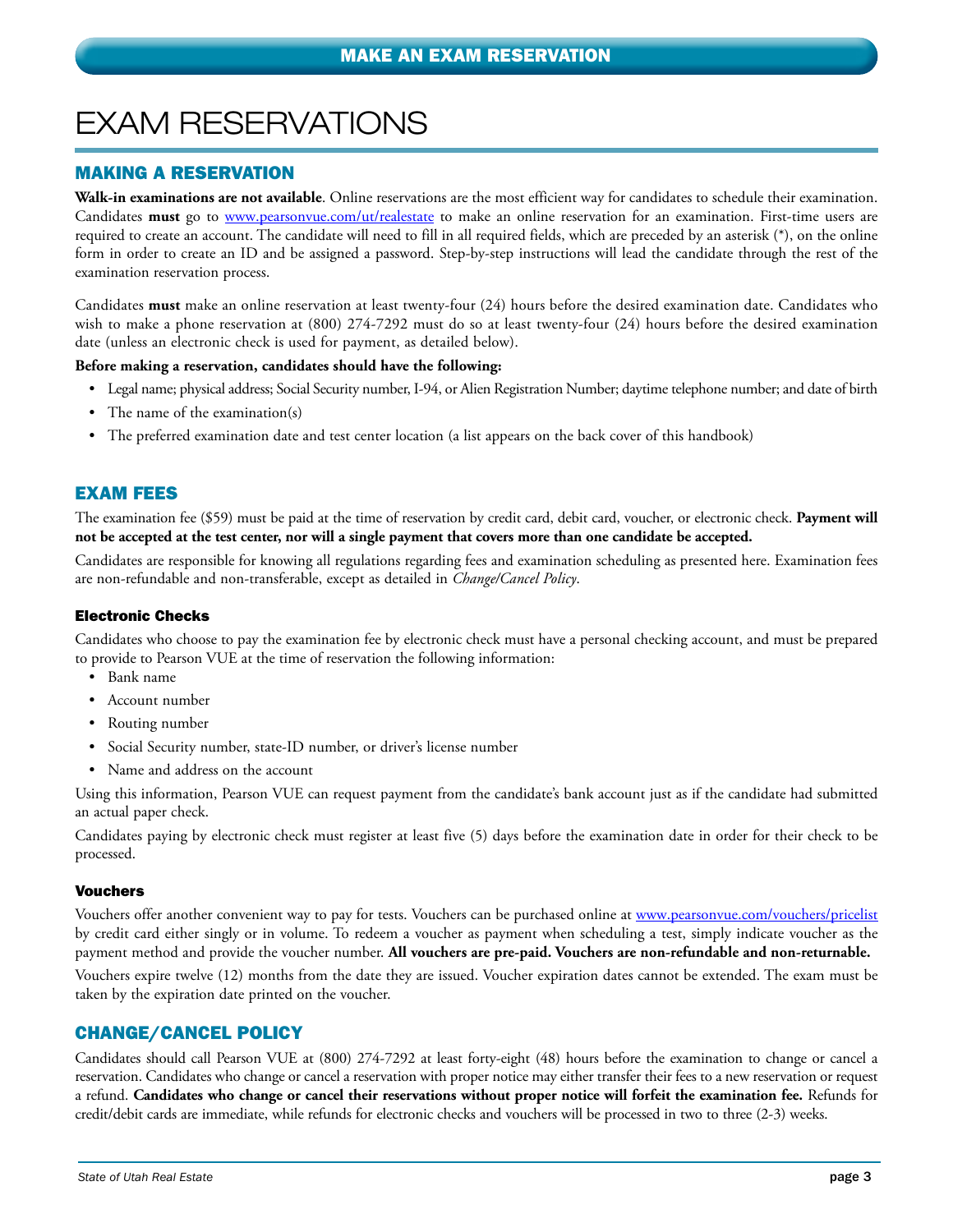Candidates are individually liable for the full amount of the examination fee once a reservation has been made, whether individually or by a third party.

# ABSENCE/LATENESS POLICY

Candidates who are late or absent from an exam may call Pearson VUE within 14 days of the exam date to request an excused absence for the following reasons:

- Illness of the candidate or of the candidate's immediate family member
- Death in their immediate family
- Disabling traffic accident
- Court appearance or jury duty
- Military duty
- Weather emergency

A case number will be assigned and instructions provided for emailing supporting documentation. **Candidates absent from or late to an exam who have not changed or canceled the reservation according to the** *Change/Cancel Policy* **will not be admitted to the exam and will forfeit the exam fee.**

# WEATHER DELAYS AND CANCELLATIONS

If severe weather or a natural disaster makes the test center inaccessible or unsafe, the examination may be delayed or canceled. Pearson VUE will notify and reschedule candidates in the case of severe weather.

# ACCOMMODATIONS

Pearson VUE complies with the provisions of the Americans with Disabilities Act as amended. The purpose of accommodations is to provide candidates with full access to the test. Accommodations are not a guarantee of improved performance or test completion. Pearson VUE provides reasonable and appropriate accommodations to individuals with documented disabilities who demonstrate a need for accommodations.

Test accommodations may include things such as:

- A separate testing room
- Extra testing time
- A Reader or Recorder, for individuals with mobility or vision impairments and cannot read or write on their own

Test accommodations are individualized and considered on a case-by-case basis. All candidates who are requesting accommodations because of a disability must provide appropriate documentation of their condition and how it is expected to affect their ability to take the test under standard conditions. This may include:

- Supporting documentation from the professional who diagnosed the condition, including the credentials that qualify the professional to make this diagnosis
- A description of past accommodations the candidate has received

The steps to follow when requesting test accommodations vary, depending on your test program sponsor. To begin, go to http://pearsonvue.com/accommodations, and then select your test program sponsor from the alphabetized list. Candidates who have additional questions concerning test accommodations may contact the ADA Coordinator at accommodationspearsonvue@pearson.com.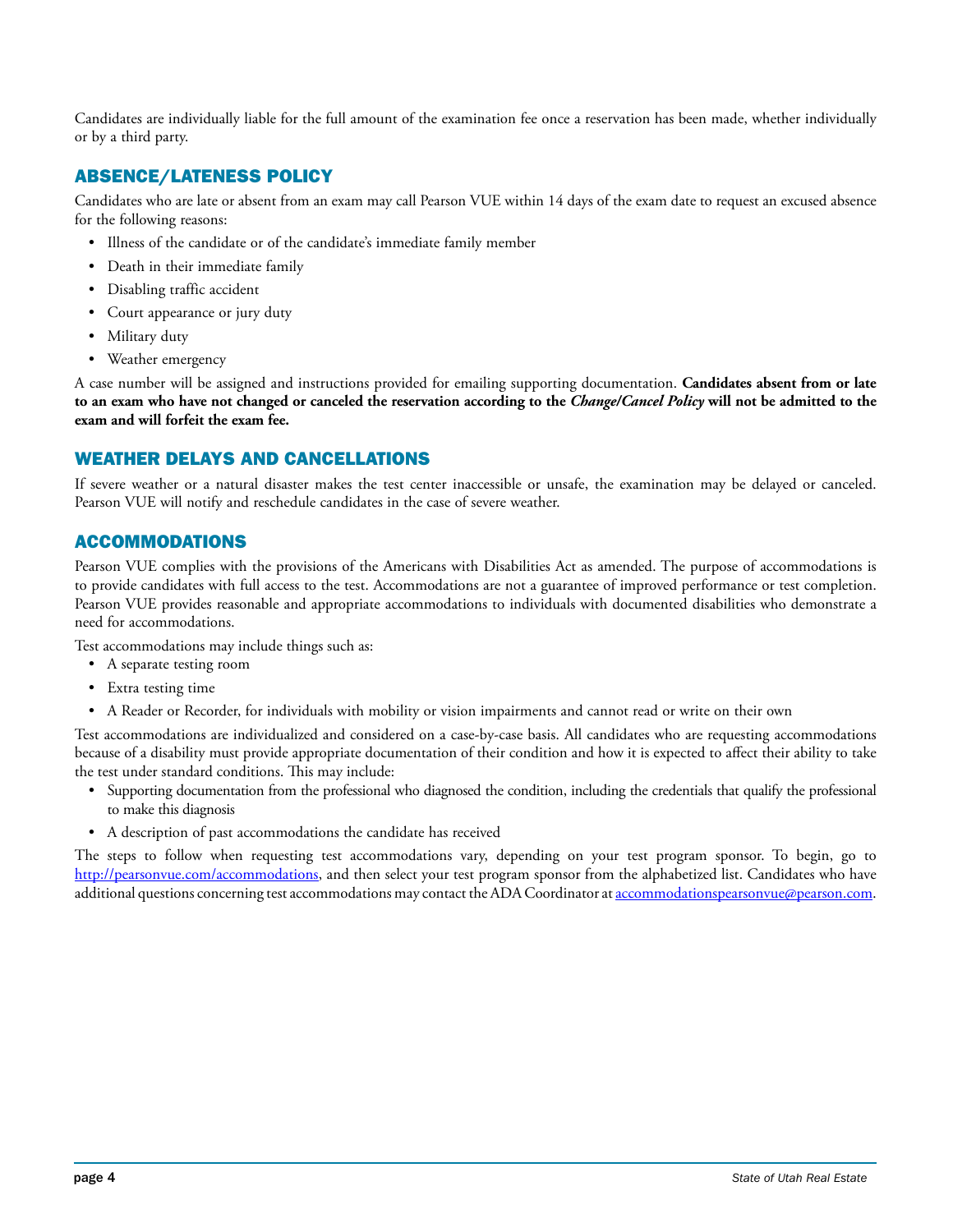#### REQUIRED ITEMS

Candidates who do not present the required items will be denied admission to the examination, will be considered absent, and will forfeit the examination fee.

#### WHAT TO BRING

#### Required Materials

• Identification that is deemed acceptable, as listed under *Acceptable Forms of Candidate Identification*

*Note: Candidates will receive with their passing Score Reports, a Declaration page asking for either their SSN, I-94 or Alien Registration Number. This page is considered part of the License Application and must be filled out and sent to the Utah Division of Real Estate.*

• *Candidate Education Certifying Document* (found in the back of this handbook) stamped and signed by a school official and/or the Utah Division of Real Estate.

*Note: If you have a Waiver from the Utah Division of Real Estate stating that you are exempt from taking the GENERAL part of the Real Estate exam,you must submit a waiver request to Pearson Vue prior to scheduling to have the waiver placed in your exam. Please visit www.pearsonvue.com and click on "view program information", follow the instructions on the webpage for Utah Real Estate. Failure to do this will result in your having to take the General part of the exam on your administration date, or rescheduling to allow this request to be processed.*

#### Acceptable Forms of Candidate Identification

Candidates must present **two (2)** forms of current signature identification. The name on the identification must exactly match the name on the registration. The primary identification must be government issued and photo-bearing with a signature, and the secondary identification must contain a valid signature. Identification must be in English.

#### **Primary ID (photograph and signature, not expired)**

- Government-issued Driver's License
- U.S. Department of State Driver's License
- U.S. Learner's Permit (plastic card only with photo and signature)
- National/State/Country Identification Card
- Passport
- Passport card
- Military ID
- Military ID for spouses and dependents
- Alien Registration Card (Green Card, Permanent Resident Visa)

#### **Secondary ID (signature, not expired)**

- U.S. Social Security Card
- Debit (ATM) or Credit Card
- Any form of ID on the Primary ID list

If the ID presented has an embedded signature that is not visible (microchip), or is difficult or impossible to read, the candidate must present another form of identification from the Primary ID or Secondary ID list that contains a visible signature.

Pearson VUE does not recognize grace periods. For example, if a candidate's driver's license expired yesterday and the state allows a 30 day grace period for renewing the ID, the ID is considered to be expired.

### EXAM PROCEDURES

Candidates should report to the test center thirty (30) minutes before the examination and check in with the test center administrator. The candidate's identification and other documentation will be reviewed and he or she will be photographed for the score report.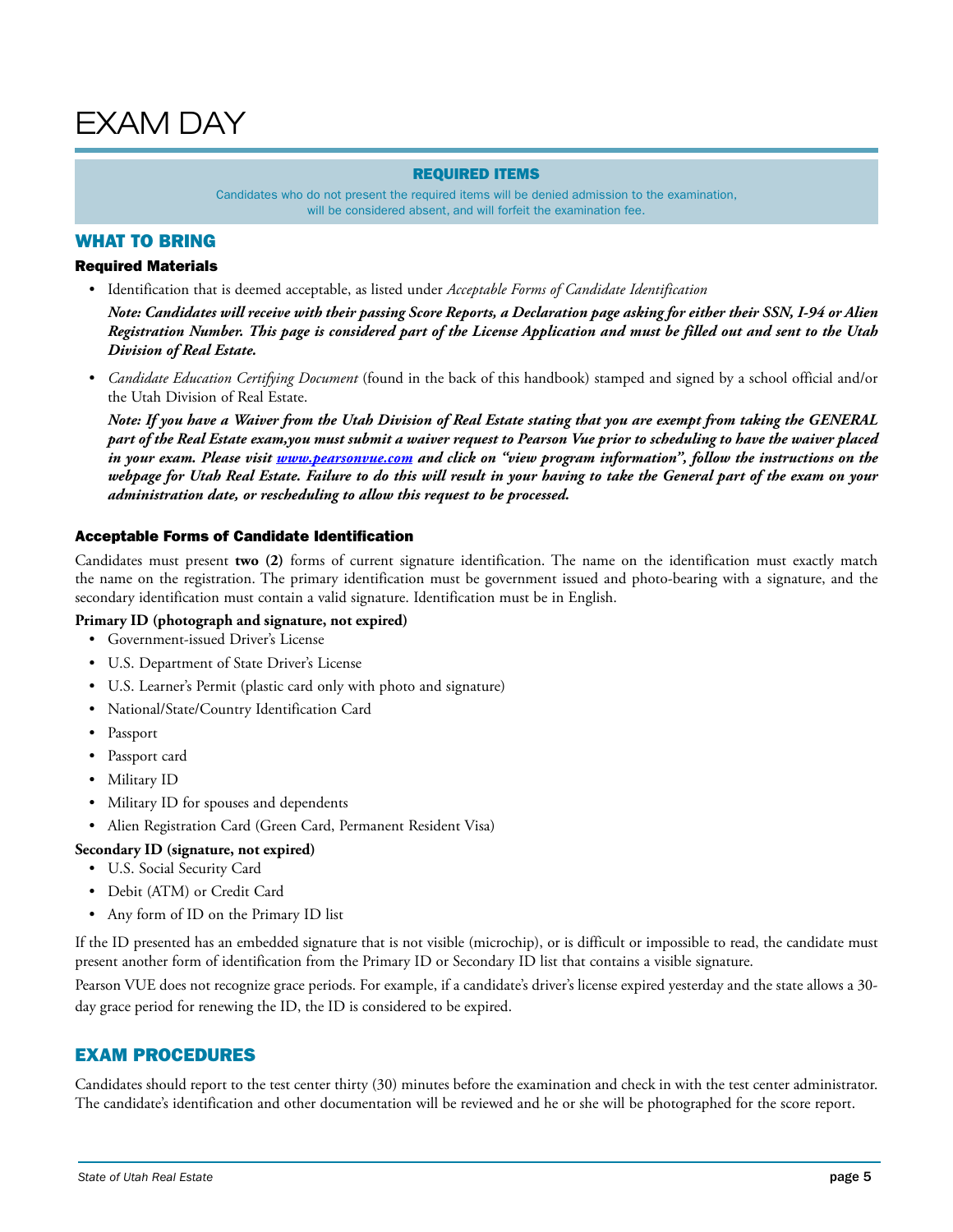Candidates are required to review and sign a *Candidate Rules Agreement* form. If the *Candidate Rules Agreement* is not followed and/or cheating or tampering with the examination is suspected, the incident will be reported as such and the appropriate action will be taken. The examination fee will not be refunded, the exam may be determined invalid, and/or the state may take further action such as decertification.

Candidates will have an opportunity to take a tutorial on the computer on which the examination will be administered. The time spent on this tutorial will not reduce the examination time. The examination administrators will answer questions, but candidates should be aware that the administrators are not familiar with the content of the examinations or with the state's licensing requirements. Examination administrators have been instructed not to advise candidates on requirements for licensure.

Candidates may begin the examination once they are familiar with the computer. The examination begins the moment a candidate looks at the first examination question. Candidates will be given four (4) hours to complete the examination. The examination will end automatically after the examination time has expired, and candidates will leave the test center with their official scores in hand.

# QUALIFYING QUESTIONS

On examination day, candidates will be required to answer a series of licensure questions regarding identity. Candidates will need to have either their Social Security number and be a U.S. citizen, or have a working social security number and an alien registration number.

The sample questions listed below are representative of the questions candidates will be asked when taking the examination. **There may be some variation between the sample questions presented below and the actual questions that will be provided during the exam.** Carefully and accurately answer the questions on the exam. **False or inaccurate answers to the exam questions may result in license** 

**denial, revocation, or other disciplinary action.** After the candidate has completed the prelicensing requirements, the Utah Division of Real Estate will review the information provided and make a decision on the candidate's qualifications.

- 1. Are you at least 18 years of age?
- 2. Do you attest that you have a high school diploma or GED?
- 3. Have you EVER had a professional or occupational credential (license, registration, certification, or similar authorization to work in a professional or occupational capacity) denied, revoked, or suspended?
- 4. Have you EVER had a professional or occupational credential (license, registration, certification, or similar authorization to work in a professional or occupational capacity) sanctioned? Sanctions include, but are not limited to, having a credential restricted, limited, placed on probation, being required to pay a fine or penalty, take education, or comply with any other condition?
- 5. Have you EVER been sanctioned or banned from engaging in any activity by Freddie Mac, Fannie Mae, FHA (HUD), VA, or similar organization for any period of time or for any reason?
- 6. Have you EVER been ordered to cease and desist from any conduct related to a professional or occupational credential (license, registration, certification, or similar authorization to work in a professional or occupational capacity)?
- 7. Have you EVER allowed a professional or occupational credential (license, registration, certification, or similar authorization to work in a professional or occupational capacity) to expire or lapse while you were under investigation by a regulatory or licensing body, or while a regulatory action was pending against you?
- 8. Do you have knowledge of any complaint, investigation, or disciplinary action CURRENTLY ongoing or pending against you by a regulatory or licensing body?
- 9. Have you EVER been convicted of, or pled guilty or nolo contendere to a felony, class A misdemeanor, class B misdemeanor, or comparable criminal offense? A traffic offense can be prosecuted as a felony, class A misdemeanor, class B misdemeanor, or comparable criminal offense. Where this is the case disclosure is required.
- 10. Have you EVER resolved a felony, class A misdemeanor, class B misdemeanor, or comparable criminal offense through a plea in abeyance, diversion agreement, withheld judgment, or other method whereby a charge was held in suspense during a period of time in which you were on probation or were obligated to comply with conditions outlined by a court? A traffic offense can be prosecuted as a felony, class A misdemeanor, class B misdemeanor, or comparable criminal offense. Where this is the case disclosure is required.
- 11. Currently, are you aware of any investigation(s), indictment(s), or criminal charge(s) for any crime in any jurisdiction which are pending against you?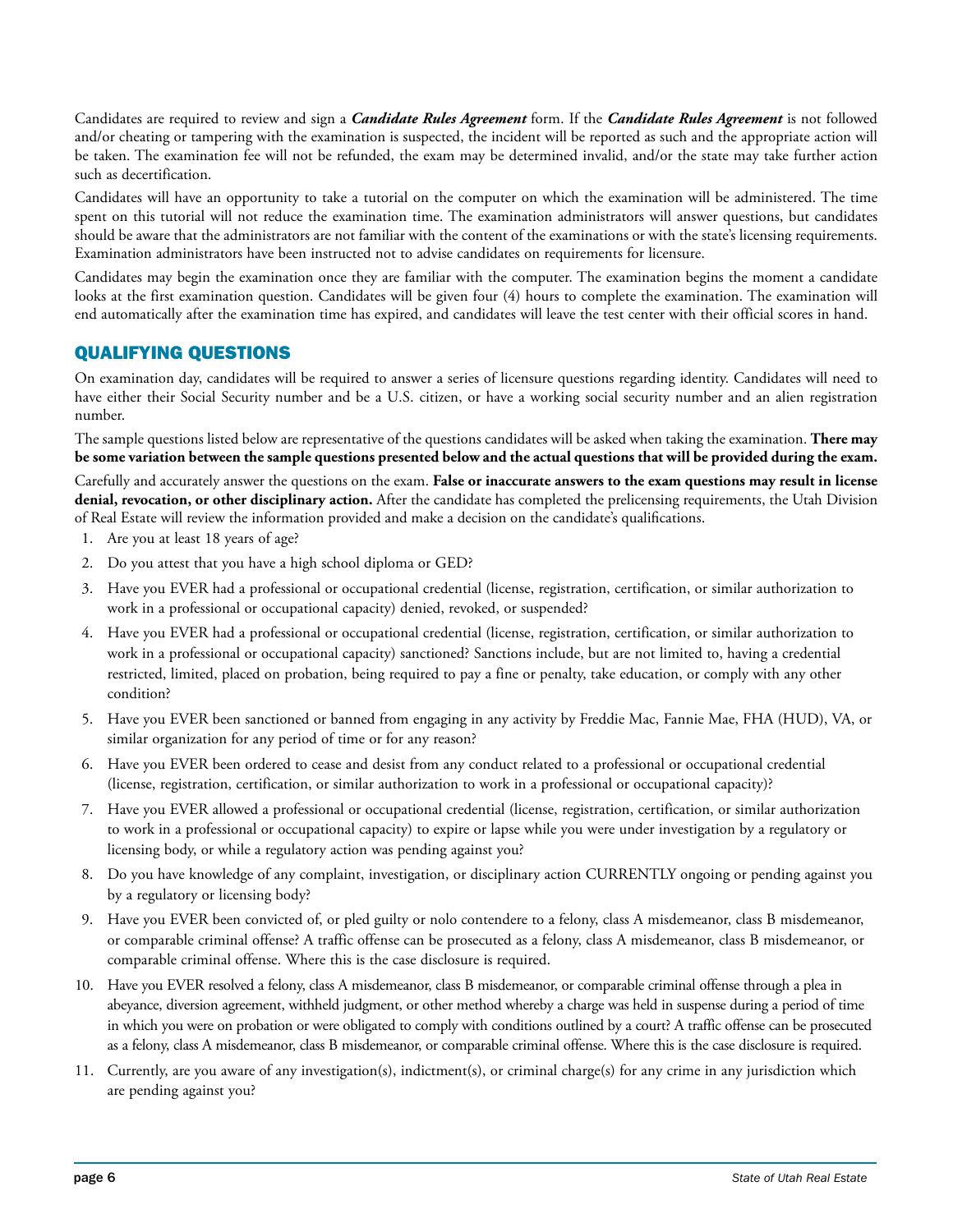- 12. Have you EVER been courts martial or discharged other than honorably from any branch of the armed services?
- 13. Have you EVER been required to register as a sex offender?
- 14. Have you EVER had a judgment entered against you in a civil court or in a bankruptcy court on the basis of fraud, misrepresentation, or deceit, or in any matter related to the purchase, sale, management, finance, loan origination, or valuation of real estate?
- 15. Have you EVER been found in contempt of court?

After the candidate has completed his/her prelicensing education and passed the examination, he/she must submit to the Utah Division of Real Estate the judgment or any court documents which define the conviction, the sentence, and whether all conditions of probation have been satisfied. The Utah Division and Real Estate Commission will then review the application and make a decision on the candidate's qualification. Candidates will be asked to attest to the truthfulness of these same questions at the time they take the examination.

### SCORE REPORTING

When candidates complete the examination, they will receive a score report marked "pass" or "fail." Candidates who pass the examination will receive a score report that includes information on how to apply for a license.

Candidates who pass the examination are also required to complete the fingerprinting process. Digital fingerprinting services are available for **Sales** candidates at the Bountiful, Draper, Ogden, and Orem test centers in Utah. You must schedule and pay for a fingerprint appointment through Pearson VUE before being fingerprinted. The \$12 fee is separate from the fingerprint fee paid to the Utah Division of Real Estate. Log in to your Pearson VUE account and select UTFP-Utah Fingerprint Appointment (Sales only) from the exam list. Candidates having digital fingerprints taken will receive a fingerprint receipt from the test center verifying that the fingerprints have both been taken and been sent electronically. This fingerprint receipt **must** be submitted with the license application to the Utah Division of Real Estate.

Candidates taking examinations in test centers that don't offer digital fingerprint service will receive two (2) fingerprints cards (Blue FD-258) and a signed fingerprint waiver (issued at the test center) and must use the fingerprint services of a local law enforcement agency or local third party fingerprinting vendor to be fingerprinted. Candidates must submit the completed fingerprint cards, along with the license application, to the Utah Division of Real Estate (*see address on page 1*).

Candidates who fail the examination will receive a score report that includes a numeric score and diagnostic information relating to the general portion of the examination, as well as information about reexamination.

### RETAKING THE EXAM

The examination is divided into two parts: general and state law. Candidates who pass one section of the examination and fail the other need retake only the failed section within six (6) months. If, after six (6) months, both sections have not been passed, the candidate must retake the entire examination. To retake an examination, candidates should follow regular reservation procedures.

Reservations for reexamination may not be made at the test center, and **candidates must wait twenty-four (24) hours after failing an examination before making a reservation to retake it**.

### REVIEW OF EXAMS

For security reasons, examination material is not available to candidates for review.

### SCORE EXPLANATION

#### Scaled Score

There are multiple versions of each of the licensing examinations. These versions are known as forms. Although all forms of an examination are developed based on the content outlines, the difficulty of the forms of an examination may vary slightly because different questions appear on each form. To ensure that no candidate is put at an unfair advantage or disadvantage due to the particular form of an examination that he or she is given, a statistical procedure known as equating is used to correct for differences in form difficulty.

The passing score of an examination was set by the Utah Division of Real Estate (in conjunction with Pearson VUE) after a comprehensive study was completed for each examination. Raw scores are converted into scaled scores that can range from 0 to 100. To avoid misuse of score information, numeric scores are only reported to failing candidates. The scaled score that is reported to you is neither the number of questions you answered correctly nor the percentage of questions you answered correctly. The passing score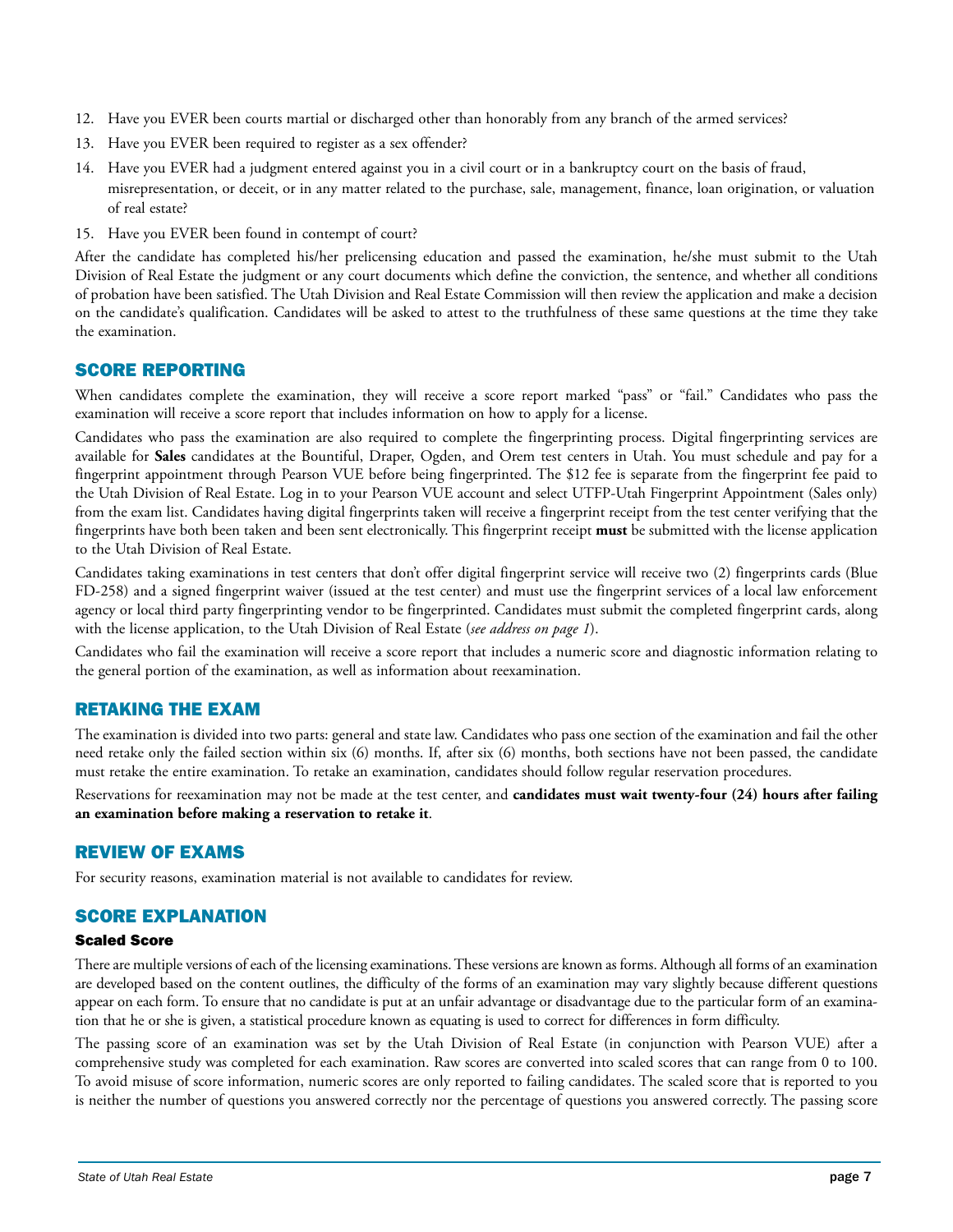is 70 for the salesperson examination, and 75 for the broker examination. With a passing score of 70 or 75, any score below 70 or 75 indicates how close the candidate came to passing, rather than the actual number or percentage of questions the candidates answered correctly.

| <b>PASSING SCALED SCORES</b> | <b>GENERAL</b> | <b>STATE</b> |  |
|------------------------------|----------------|--------------|--|
| Salesperson                  | 70             | 70           |  |
| <b>Broker</b>                | 75             | 75           |  |

# DUPLICATE SCORE REPORTS

Candidates may request a duplicate score report by completing and mailing the appropriate form found in this handbook.

# PEARSON VUE TEST CENTER POLICIES

The following policies are observed at each test center. **Candidates who violate any of these policies will not be permitted to finish the examination and will be dismissed from the test center, forfeiting the examination fee.**

- **No personal items are allowed in the testing room.** Personal items include but are not limited to cellular phones, hand-held computers or other electronic devices, pagers, watches, wallets, purses, firearms or other weapons, hats, bags, coats, books, and/ or notes, pens, or pencils.
- Calculators are not required; however, they are recommended. Acceptable calculators include hand-held, battery, or solar-powered financial calculators used in real estate, finance, accounting, and business. The acceptable financial calculator may have storage capabilities but **must not** contain alpha characters. Alpha characters are considered to be ABC, DEF similar to a cell phone. Exceptions are mathematical symbols such as "cos" or "sin." Calculator malfunctions are not grounds for challenging examination results or requesting additional examination time.
- Candidates must store all personal items in a secure area as indicated by the administrator, or return items to their vehicles. All electronic devices must be turned off before storing them in a locker. **The test center is not responsible for lost, stolen, or misplaced personal items.**
- Studying **is not** allowed in the test center. Visitors, children, family, or friends **are not** allowed in the test center.
- Dictionaries, books, papers (including scratch paper), and reference materials are not permitted in the examination room (unless permitted by the exam sponsor), and candidates are strongly urged not to bring such materials to the test center. When the candidate enters and is seated in the testing room, the test administrator will provide the candidate with materials to make notes or calculations and any other items specified by the exam sponsor. **The candidate may not write on these items before the exam begins or remove these items from the testing room.**
- Eating, drinking, chewing gum, smoking, and/or making noise that creates a disturbance for other candidates is prohibited during the exam.
- Break policies are established by the exam sponsor. Most sponsors allow unscheduled breaks. To request an unscheduled break, the candidate **must** raise his or her hand to get the administrator's attention. **The exam clock will not stop while the candidate is taking a break.**
- Candidates must leave the testing room for all breaks. However, candidates **are not permitted to leave the floor or building for any reason during this time, unless specified by the administrator and the exam sponsor**. If a candidate is discovered to have left the floor or building, he or she will not be permitted to proceed with the examination and may forfeit the exam fees.
- While taking a break, candidates are permitted to access personal items that are being stored during the exam only if necessary for example, personal medication that must be taken at a specific time. **However, a candidate must receive permission from the administrator prior to accessing personal items that have been stored**. Candidates are **not** allowed access to other items, including but not limited to cellular phones, exam notes, and study guides, unless the exam sponsor specifically permits this.
- Any candidate discovered causing a disturbance of any kind or engaging in any kind of misconduct—giving or receiving help; using notes, books, or other aids; taking part in an act of impersonation; or removing examination materials or notes from the examination room—will be summarily dismissed from the examination and will be reported to the state licensing agency. Decisions regarding disciplinary measures are the responsibility of the state licensing agency.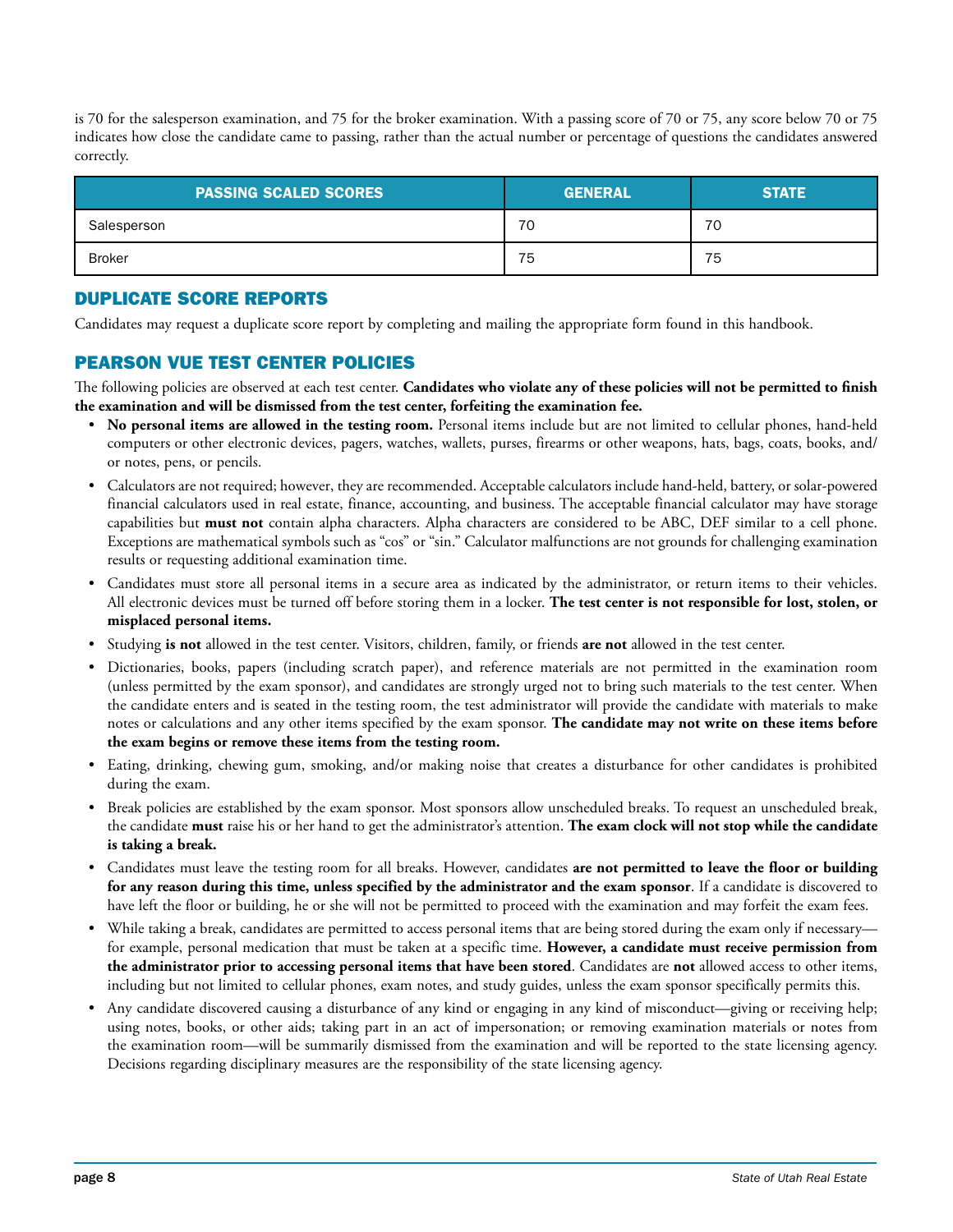# PREPARING FOR THE EXAM

# EXAM CONTENT

The content of the general section of the examination is based upon information obtained from a job analysis performed by Pearson VUE. Responses from real estate professionals were analyzed to determine the nature and scope of tasks they perform, and the knowledge and skills needed to perform them. This information is the basis upon which examination questions are written and ensures that the examination reflects the actual practice of real estate. Questions on the general section are also reviewed and approved by nationally recognized real estate professionals.

The state law section of the examination has been developed to reflect the laws, regulations, and practice of real estate in Utah, and has been reviewed and approved by real estate professionals in Utah.

# MATH CALCULATIONS

#### **The information below is NOT available at the test center and should be memorized.**

Candidates may use the following information in making mathematical calculations on the general section of the real estate examinations unless otherwise stated in the text of the question:

- 43,560 square feet/acre
- 5,280 feet/mile
- Round off calculations (where applicable)

#### **The information below, if needed, will be contained within the test itself:**

*If a question requires the calculation of prorated amounts, the question will specify:* a) whether *the calculation should be made on the basis of 360 or 365 days a year; and b) whether the day of closing belongs to the buyer or seller.*

#### PRETEST QUESTIONS

Many of the examinations will contain "pretest" questions. Pretest questions are questions on which statistical information is being collected for use in constructing future examinations. Responses to pretest questions do not affect a candidate's score. Pretest questions are mixed in with the scored questions and are not identified.

The number of pretest questions are listed in the content outline heading of each examination for which they are available. If a number is not present then there are no pretest questions for that particular examination.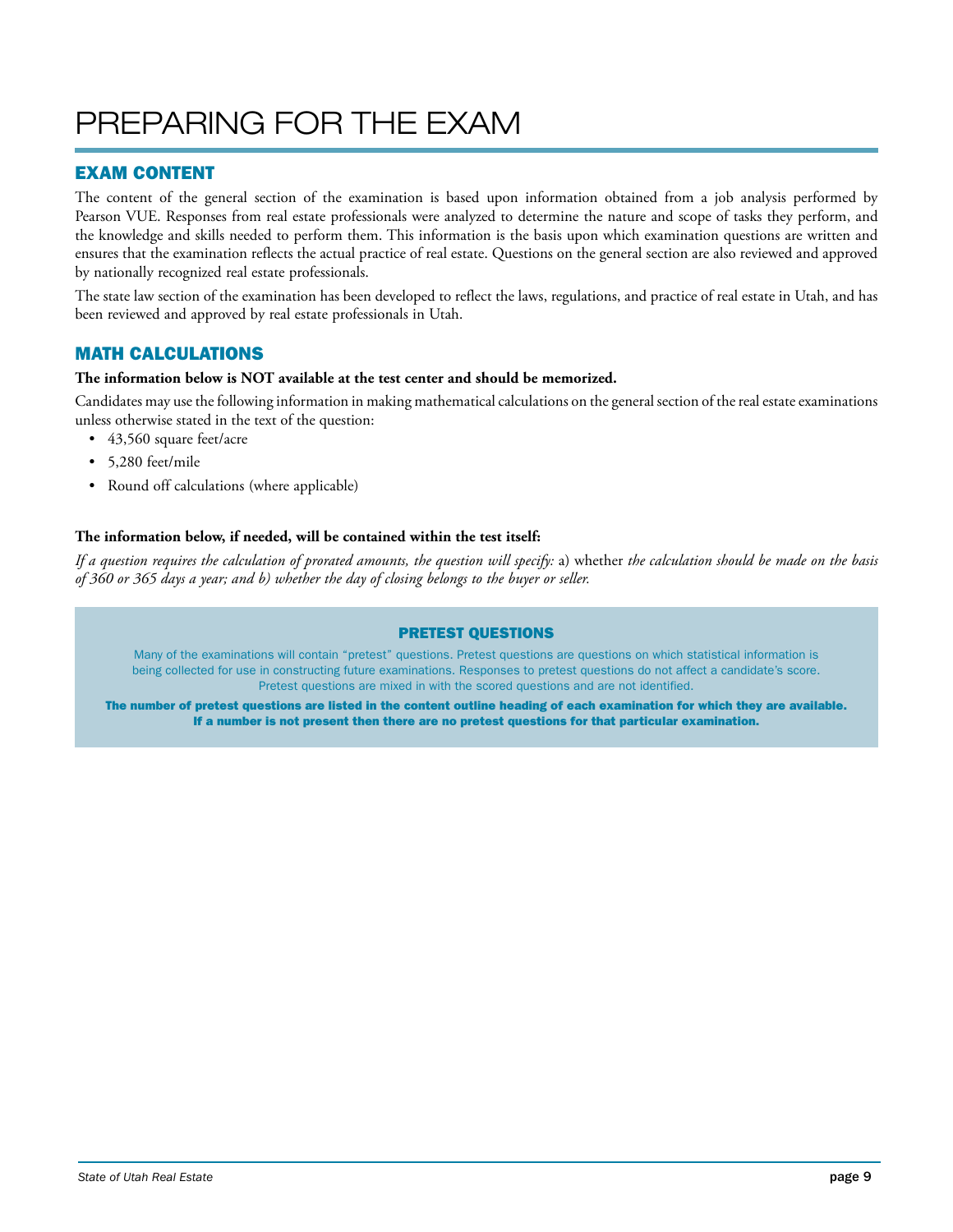

# **REAL ESTATE General Content Outlines**

**Content Outline for General Salespersons** and **Brokers** Examinations

# **UTAH Real Estate State Content Outlines**

Content Outline Utah Law, Rules, and Regulations for the Utah State Salesperson Licensing Examinations

Content Outline Utah Law, Rules, and Regulations For the Utah State Broker Licensing Examinations<br> **SEARCH** 

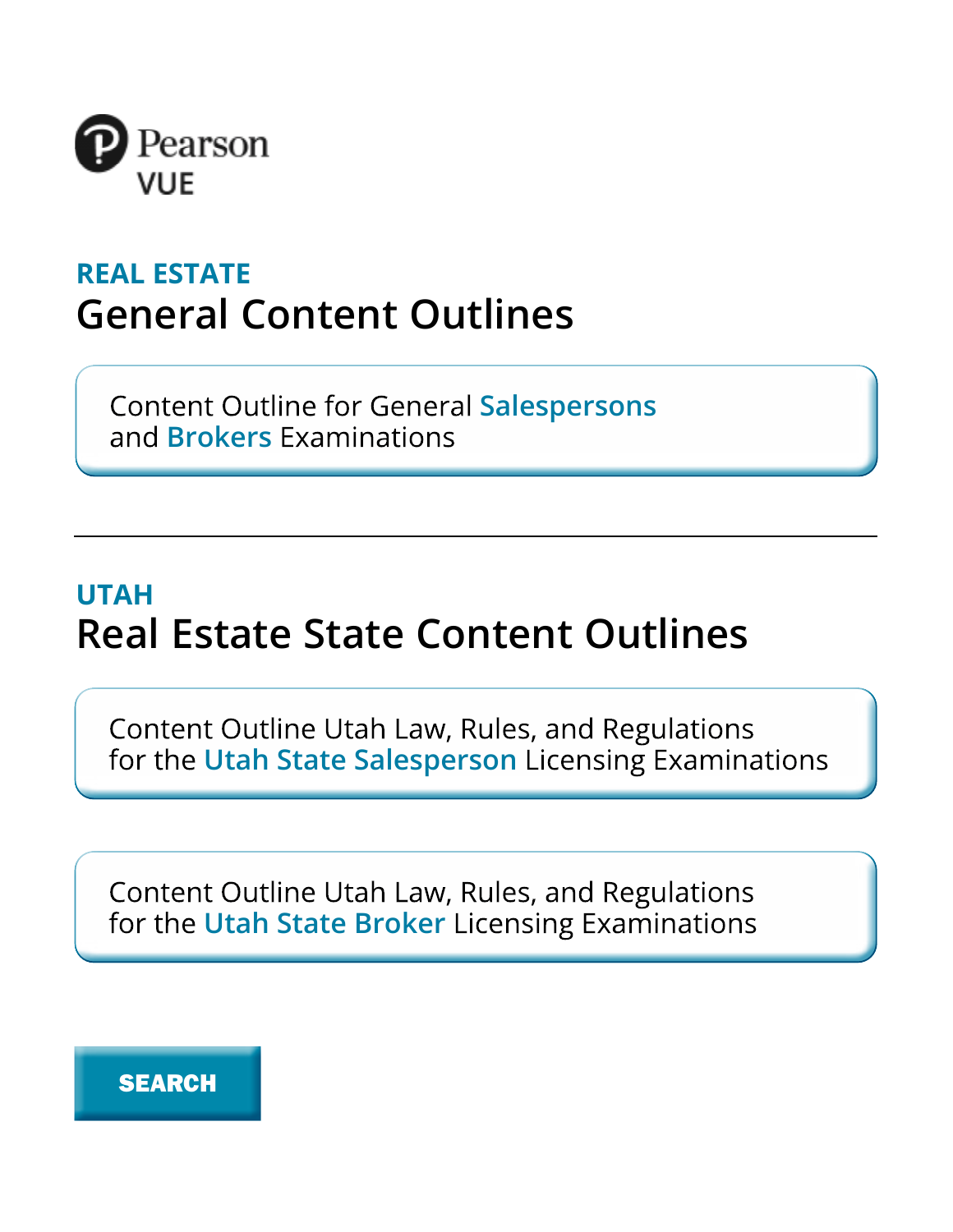# General Exam Content Outline for Salespersons and Brokers

*Effective: June 01, 2020*

The general portion of the real estate exam is made up of eighty (80) scored items, which are distributed as noted in the following content outline. The general examination also contains five (5) pretest items that are not counted toward the score. These items are used to gather statistics on performance and to help assess appropriateness for use on future examinations. Because pretest items look exactly like items that are scored, candidates should answer all the items on the examination.

#### I. REAL PROPERTY CHARACTERISTICS, LEGAL DESCRIPTIONS, AND PROPERTY USE (SALES 9; BROKER 9)

#### A. Real property vs. personal property

- 1. Fixtures, trade fixtures, emblements
- 2. Attachment, severance, and bill of sale

#### B. Characteristics of real property

- 1. Economic characteristics
- 2. Physical characteristics

#### C. Legal descriptions

- 1. Methods used to describe real property
- 2. Survey

#### D. Public and private land use controls – encumbrances

- 1. Public controls governmental powers
	- a. Police power, eminent domain, taxation, escheat
	- b. Zoning ordinances
- 2. Private controls, restrictions, and encroachments
	- a. Covenants, conditions, and restrictions (CC&Rs), HOAs
	- b. Easements
	- c. Licenses and encroachments

#### II. FORMS OF OWNERSHIP, TRANSFER, AND RECORDING OF TITLE (SALES 8; BROKER 8)

#### A. Ownership, estates, rights, and interests

- 1. Forms of ownership
- 2. Freehold estate
	- a. Fee simple absolute
	- b. Fee simple defeasible, determinable, and condition subsequent
	- c. Life estate
	- d. Bundle of rights
- 3. Leasehold estates and types of leases
	- a. Estate for years and from period to period (periodic estate)
	- b. Estate at will and estate at sufferance
	- c. Gross, net, and percentage leases
- 4. Liens and lien priority
- 5. Surface and sub-surface rights

#### B. Deed, title, transfer of title, and recording of title

1. Elements of a valid deed

- 2. Types of deeds
- 3. Title transfer
	- a. Voluntary alienation
	- b. Involuntary alienation
- 4. Recording the title
	- a. Constructive and actual notice
	- b. Title abstract and chain of title
	- c. Marketable title and cloud on title
	- d. Attorney title opinion, quiet title lawsuit, and title insurance

#### III. PROPERTY VALUE AND APPRAISAL (SALES 11; BROKER 10)

#### A. Concept of value

- 1. Market value vs. market price
- 2. Characteristics of value
- 3. Principles of value

#### B. Appraisal process

- 1. Purpose and steps to an appraisal
- 2. Federal oversight of the appraisal process

#### C. Methods of estimating value and Broker Price Opinions (BPO)

- 1. Sales comparison approach (market data)
- 2. Cost approach
	- a. Improvements and depreciation
	- b. Physical deterioration, functional, and economic obsolescence
	- c. Reproduction or replacement costs
- 3. Income approach
- 4. Gross rent and gross income multipliers
- 5. Comparative Market Analysis (CMA)
- 6. Broker Price Opinion (BPO)
- 7. Assessed value and tax implications

#### IV. REAL ESTATE CONTRACTS AND AGENCY (SALES 16; BROKER 17)

#### A. Types of contracts

- 1. Express vs. implied
- 2. Unilateral vs. bilateral
- B. Required elements of a valid contract
- C. Contract performance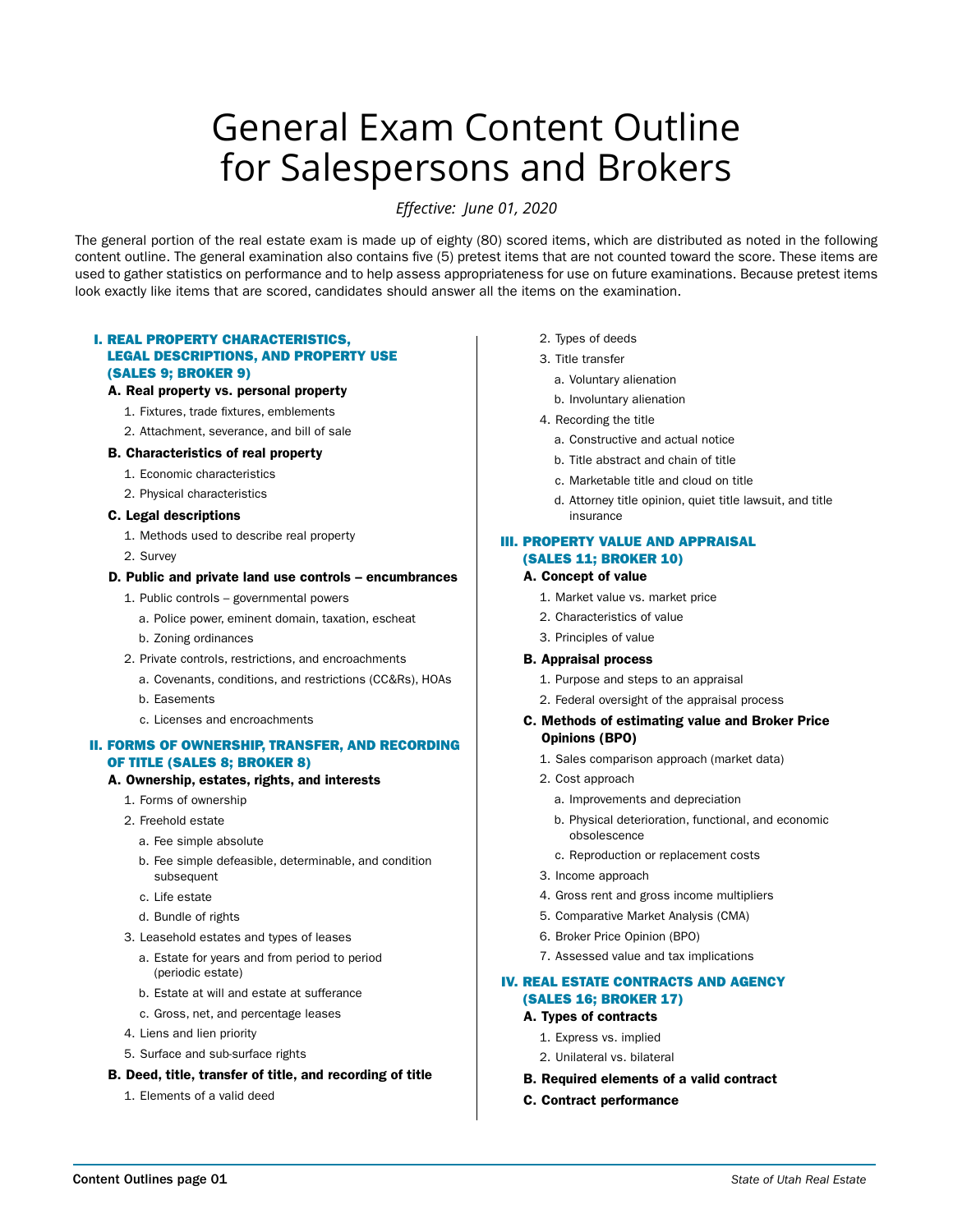- 1. Executed vs. executory
- 2. Valid vs. void
- 3. Voidable vs. unenforceable
- 4. Breach of contract, rescission, and termination
- 5. Liquidated, punitive, or compensatory damages
- 6. Statute of Frauds
- 7. Time is of the essence

#### D. Sales contract

- 1. Offer and counteroffer
- 2. Earnest money and liquidated damages
- 3. Equitable title
- 4. Contingencies
- 5. Disputes and breach of contract
- 6. Option contract and installment sales contract
- E. Types of agency and licensee-client relationships
- F. Creation and termination of agency
- G. Licensee obligations to parties of a transaction

#### V. REAL ESTATE PRACTICE (SALES 14; BROKER 13)

#### A. Responsibilities of broker

- 1. Practicing within scope of expertise
- 2. Unauthorized practice of law

#### B. Brokerage agreements between the broker and principal (seller, buyer, landlord, or tenant)

- 1. Seller representation Types of listing agreements a. Exclusive right-to-sell and exclusive agency listing
	- b. Non-exclusive or open listing
	- c. Net listing (conflict of interest)
	- d. Multiple listing service (MLS)
- 2. Buyer representation
- 3. Property management agreement
	- a. Accounting for funds
	- b. Property maintenance
	- c. Leasing property
	- d. Collecting rents and security deposits
- 4. Termination of agreements
- 5. Services, fees, and compensation

#### C. Fair Housing

- 1. Equal opportunity in housing
- 2. Protected classes
- 3. Fair housing laws
- 4. Illegal practices, enforcement, and penalties
- 5. Prohibited advertising
- 6. Housing and Urban Development (HUD)
- 7. Americans with Disabilities Act (ADA)

#### D. Risk management

- 1. Supervision
- 2. Compliance with federal regulations; including Privacy and Do Not Contact
- 3. Vicarious liability
- 4. Antitrust laws
- 5. Fraud and misrepresentation
- 6. Types of insurance
	- a. Errors and Omissions
	- b. General Liability

#### VI. PROPERTY DISCLOSURES AND ENVIRONMENTAL ISSUES (SALES 8; BROKER 8)

#### A. Property conditions and environmental issues

- 1. Hazardous substances
	- a. Lead-based paint
	- b. Asbestos, radon, and mold
	- c. Groundwater contamination and underground storage tanks
	- d. Waste disposal sites and brownfields
	- e. Flood plains, flood zones, and flood insurance
- 2. Clean Air and Water Acts
- 3. Environmental Protection Agency (EPA)
	- a. Comprehensive Environmental Response, Compensation, and Liability Act (CERCLA)
	- b. Superfund Amendment and Reauthorization Act (SARA)
	- c. Environmental site assessments (including Phase I and II studies) and impact statements
	- d. Wetlands protection

#### B. Disclosure obligations and liability

#### VII. FINANCING AND SETTLEMENT (SALES 7; BROKER 7)

#### A. Financing concepts and components

- 1. Methods of financing
	- a. Mortgage financing conventional and non-conventional loans
	- b. Seller financing land contract/contract for deed
- 2. Lien theory vs. title theory and deed of trust
- 3. Sources of financing (primary and secondary mortgage markets, and seller financing)
- 4. Types of loans and loan programs
- 5. Mortgage clauses

#### B. Lender Requirements

- 1. FHA requirements
- 2. VA requirements
- 3. Buyer qualification and Loan to Value (LTV)
- 4. Hazard and flood insurance
- 5. Private mortgage insurance (PMI) and mortgage insurance premium (MIP)

#### C. Federal Financing Regulations and Regulatory Bodies

- 1. Truth-in-Lending and Regulation Z
- 2. TILA-RESPA Integrated Disclosures (TRID)
	- a. Consumer Financial Protection Bureau (CFPB)
	- b. Loan Estimate (LE)
	- c. Closing Disclosure (CD)
- 3. Real Estate Settlement Procedures Act (RESPA)
	- a. Referrals
	- b. Rebates
- 4. Equal Credit Opportunity Act (ECOA)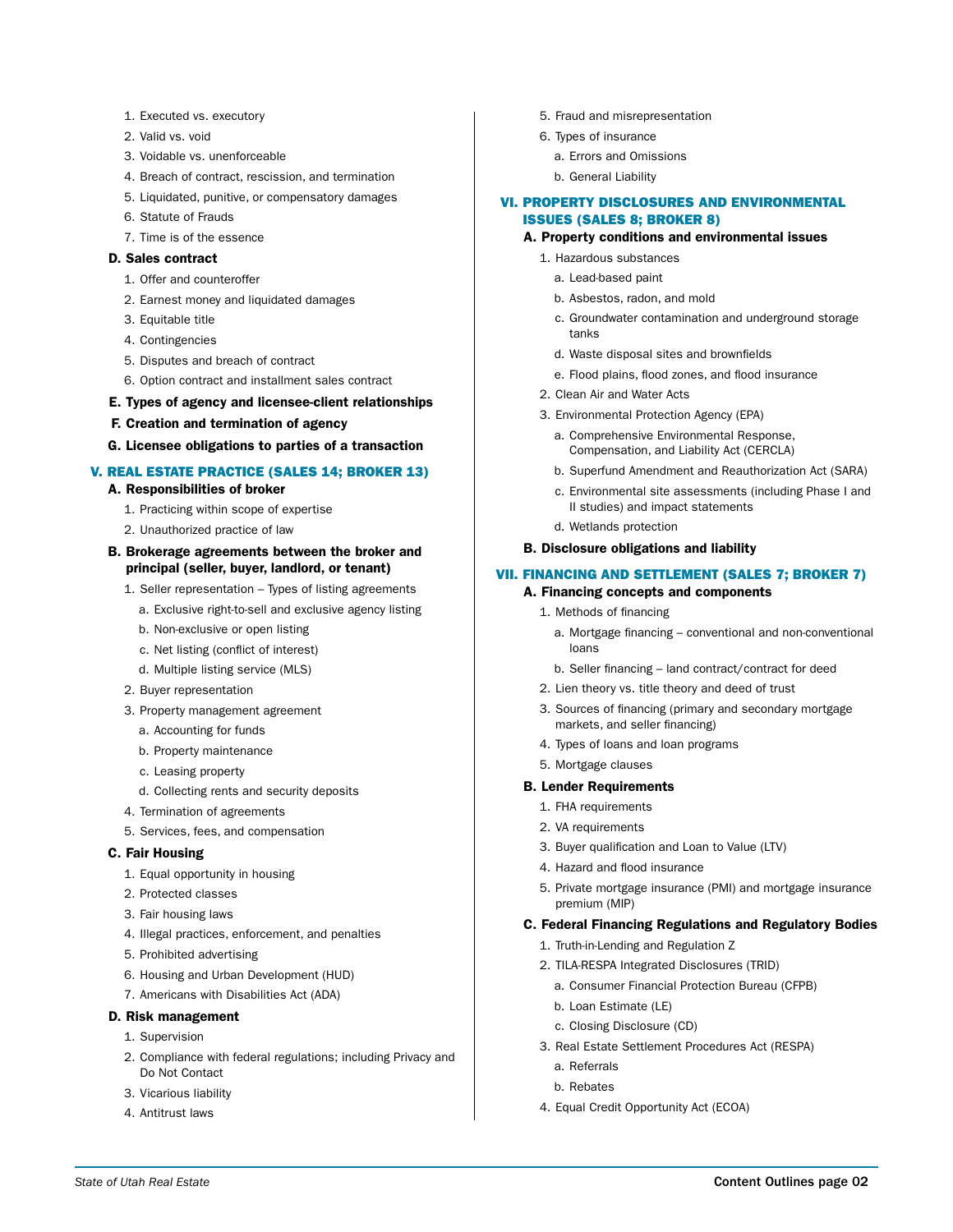5. Mortgage fraud and predatory lending

#### D. Settlement and closing the transaction

#### VIII. REAL ESTATE MATH CALCULATIONS (SALES 7; BROKER 8)

- A. Property area calculations
	- 1. Square footage
	- 2. Acreage total

#### B. Property valuation

- 1. Comparative Market Analysis (CMA)
- 2. Net Operating Income (NOI)
- 3. Capitalization rate
- 4. Gross rent multiplier- Broker Only
- 5. Gross income multiplier- Broker Only
- 6. Equity in property
- 7. Establishing a listing price
- 8. Assessed value and property taxes

#### C. Commission/compensation

#### D. Loan financing costs

- 1. Interest
- 2. Loan to Value (LTV)
- 3. Fees
- 4. Amortization, discount points, and prepayment penalties

#### E. Settlement and closing costs

- 1. Purchase price and down payment
- 2. Monthly mortgage calculations- principal, interest, taxes, and insurance (PITI)
- 3. Net to the seller
- 4. Cost to the buyer
- 5. Prorated items
- 6. Debits and credits
- 7. Transfer tax and recording fee

#### F. Investment

- 1. Return on investment
- 2. Appreciation
- 3. Depreciation
- 4. Tax implications on investment

#### G. Property management calculations

- 1. Property management and budget calculations
- 2. Tenancy and rental calculations

# Real Estate General/National Resources

- Mastering Real Estate Principles, Gerald R. Cortesi, 7th Edition, Dearborn
- Modern Real Estate Practice, Fillmore W. Galaty, Wellington J. Allaway, Robert C. Kyle, etc., 20th edition, Dearborn
- Principles of Real Estate Practice, Stephen Mettling, 6th Edition, Performance Programs Company
- Property Management, Robert C. Kyle, 10th Edition, **Dearborn**
- Real Estate Finance, J. Keith Baker and John P Wiedemer, 10th Edition, OnCourse Learning Publishing
- Real Estate Fundamentals, Wade E. Gaddy, 10th Edition Dearborn
- Real Estate Law, Charles J. Jacobus, 3rd Edition, OnCourse Learning Publishing
- Real Estate Law, Elliot Klayman, 10th Edition, **Dearborn**
- The Language of Real Estate, John W. Reilly, 8th Edition, Dearborn

#### Pearson VUE does not endorse any particular prelicensing provider or study materials.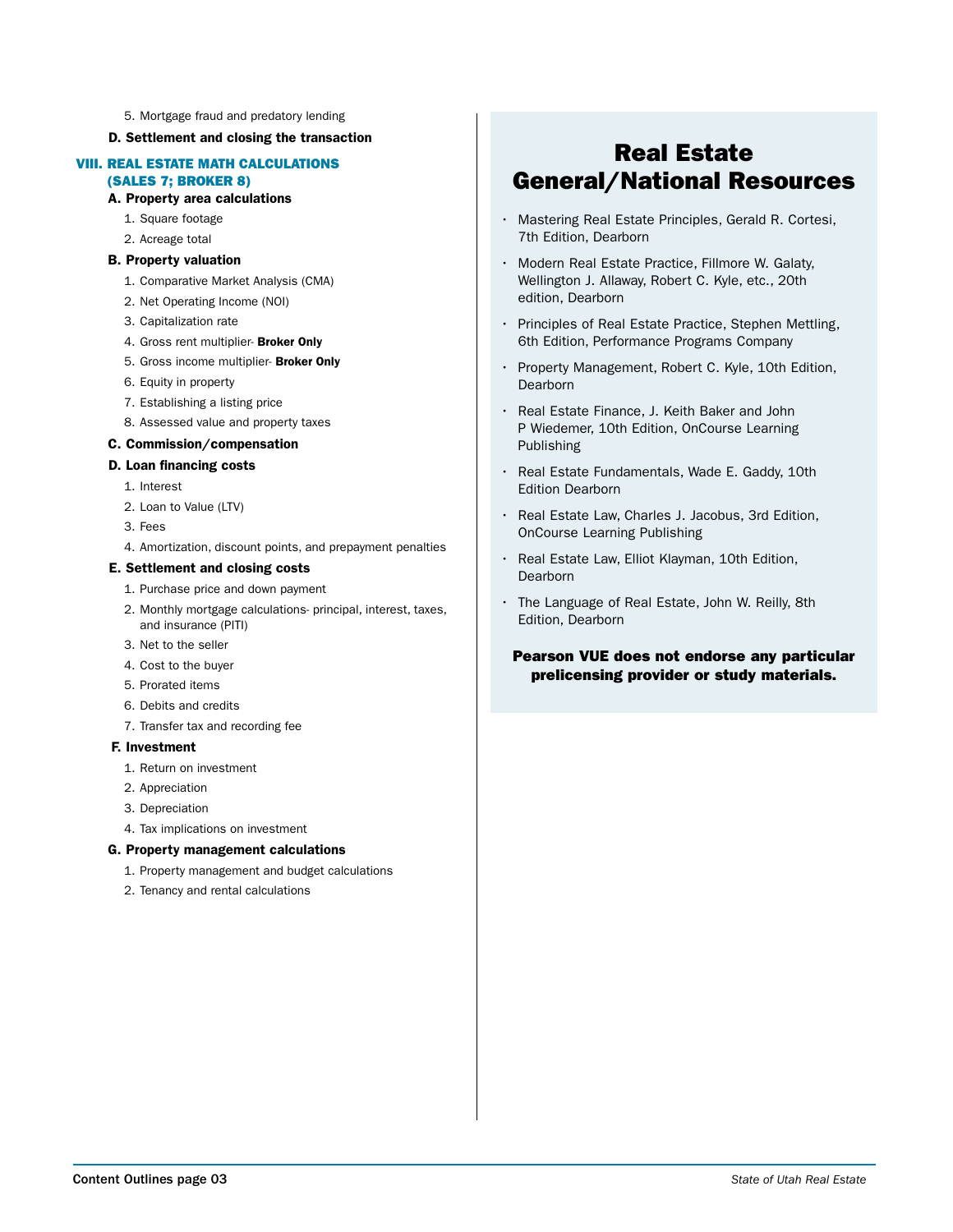# Utah Real Estate State Salesperson Licensing Examination Content Outline Utah Law, Rules, and Regulations

*Effective Date: July 15, 2016*

The pretest items are not identified and will not affect a candidate's score in any way.

# 50 scored items, 5-10 pretest (unscored) items

#### I. DEFINITIONS (3 ITEMS)

- A. Real Estate Commission
- B. Division and Commission vs. Association of REALTORS®
- C. Principal broker, associate broker, sales agent
- D. Miscellaneous

#### II. LICENSING (8 ITEMS)

- A. When a license is required
- B. Who is exempt from licensing
- C. Minimum qualifications for license

#### D. License maintenance

- 1. Real Estate License Management System (RELMS)
	- a. Renewals
	- b. Transfers
	- c. Terminations
	- d. Activation/inactivation
	- e. Continuing education

#### E. Reporting Requirements

- 1. Initial Licensing
- 2. Renewals
- 3. Event Occurrence
	- a. Criminal Conviction
	- b. Contact Information
	- c. Other
- F. Who can sue for a commission

#### III. REAL ESTATE OFFICE PROCEDURES (4-5 ITEMS)

- A. Records and documents
- B. Trust accounts
- C. Branch offices

#### IV. PROPERTY MANAGEMENT (3 ITEMS)

#### V. LICENSEE PRACTICE (15-17 ITEMS)

A. Advertising

#### B. Handling of money

- 1. Earnest money
- 2. Commissions
- 3. Referral issues
- 4. Other
- C. Property disclosures
- D. Improper practices
- E. Agency (Buyer, Seller, Limited)
	- 1. Duties
	- 2. Disclosure
	- 3. Exclusive Brokerage Agreements

#### F. Use of approved forms

- 1. Real Estate Purchase Contract (REPC)
- 2. Other standardized forms
- 3. Rights and privileges of licensees to fill out forms or documents
- G. Unauthorized practice of law and other professional advice

#### VI. ENFORCEMENT (4-5 ITEMS)

- A. Filing and notice of complaint, investigation
- B. Audits
- C. Administrative action

#### VII. REAL ESTATE EDUCATION, RESEARCH AND RECOVERY FUND (1-2 ITEMS)

- A. Purpose
- B. Payments from the fund/revocation of license

#### VIII. ADDITIONAL STATE TOPICS (1-3 ITEMS)

- A. Utah water rights
	- 1. Water history
	- 2. Water appropriation
- B. Adverse possession
- C. Statute of Frauds
- D. Lien Recovery Act

#### IX. CLOSING STATEMENTS (6-8 ITEMS)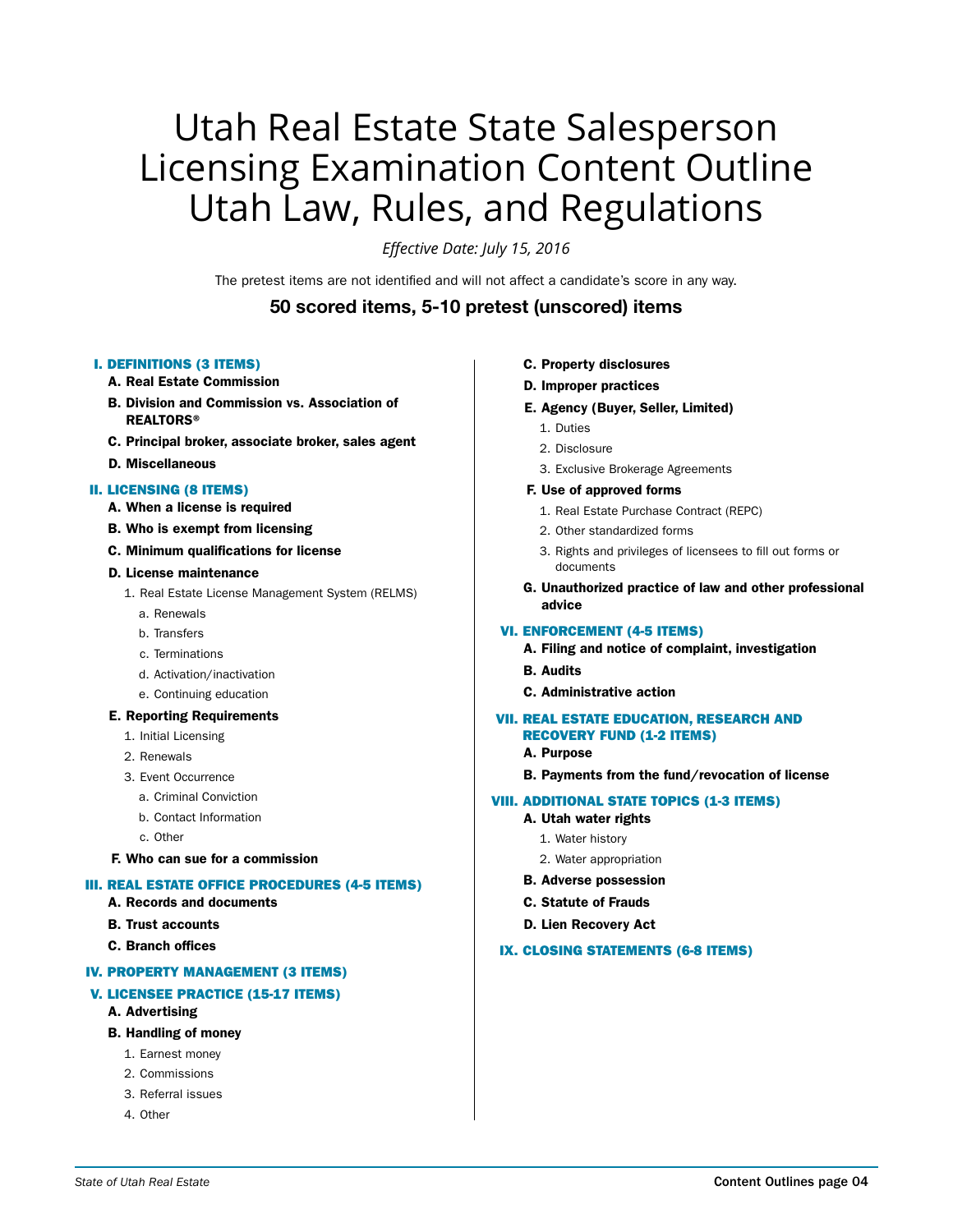# Utah Real Estate State Broker Licensing Examination Content Outline Utah Law, Rules, and Regulations

*Effective Date: July 15, 2016*

The pretest items are not identified and will not affect a candidate's score in any way.

# 90 scored items, 5-10 pretest (unscored) items

#### I. DEFINITIONS (5-7 ITEMS)

- A. Basic terms and definitions
- B. Division of Real Estate
- C. One act for compensation

#### II. LICENSING (15-17 ITEMS)

- A. License required to practice real estate
- B. Licensing and examination procedures and requirements

#### C. License maintenance

- 1. Real Estate License Management System (RELMS)
	- a. Renewals
	- b. Transfers
	- c. Terminations
	- d. Activation/inactivation
	- e. Continuing education

#### D. Reporting Requirements

- 1. Initial Licensing
- 2. Renewals
- 3. Event Occurrence
	- a. Criminal conviction
	- b. Contact information
	- c. Other

#### E. Forms and display of license

#### III. LICENSEE PRACTICE (33-35 ITEMS)

- A. Licensee conduct (Standards of practice and improper practice)
- B. Commissions, affiliation and designations of agents or brokers
- C. Discharge of associated broker or sales agent, Notice
- D. Administrative procedures

#### E. Use of approved forms

- 1. State approved forms
	- a. Real Estate Purchase Contract (REPC)
- 2. Other standardized forms
- 3. Rights and privileges of licensees to fill out forms or documents

#### F. Role of the broker

- 1. Supervision
- 2. Trust accounts
- G. Managing the company
- H. Agency
	- 1. Types of Agency: Buyer, Seller, Limited
	- 2. Exclusive Brokerage Agreements

#### IV. DISCIPLINARY ACTION (9-11 ITEMS)

- A. Grounds for disciplinary action
- B. Enforcement and administrative procedures
- C. Disciplinary action Judicial review
- D. Actions for recovery of compensation restricted
- E. Statute of Frauds
- V. REAL ESTATE RECOVERY FUND (2-3 ITEMS)

#### VI. ADDITIONAL UTAH STATE TOPICS (8-10 ITEMS)

- A. Offer or sale of undivided fractionalized long-term estates
- B. Timeshare and Camp Resort Act
- C. Water rights
- D. Mechanic's lien/Construction lien
- E. Utah Residence Restriction and Lien Recovery Fund
- F. Property taxes
- G. Foreclosure
- H. Sex Offender Registry Act
- I. Stigmatized property laws

#### VII. PROPERTY MANAGEMENT (4-6 ITEMS)

#### VIII. CLOSING STATEMENTS (6-8 ITEM)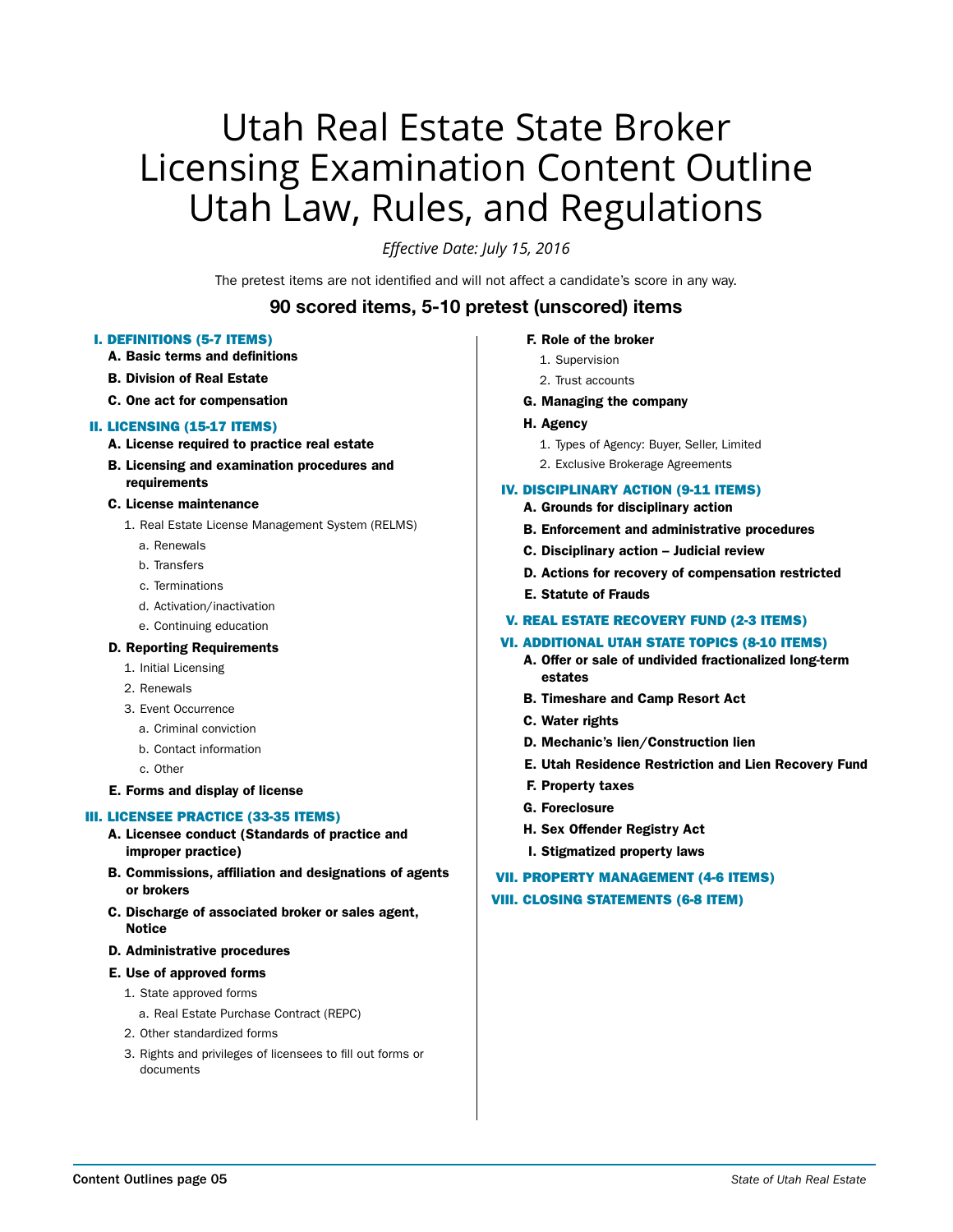

### Utah Division of Real Estate CANDIDATE EDUCATION CERTIFYING DOCUMENT

All candidates will be required to bring this completed document to the test center on the day of the examination. Do not leave the certificate at the test center as it must also be submitted with the license application to the Utah Division of Real Estate. It is also advisable that you make a copy of this document for your records.

| First Name:                                                                                                                                                                                                                                                                                                                          |                   |                                          |                 |                              |              |
|--------------------------------------------------------------------------------------------------------------------------------------------------------------------------------------------------------------------------------------------------------------------------------------------------------------------------------------|-------------------|------------------------------------------|-----------------|------------------------------|--------------|
| Last Name:                                                                                                                                                                                                                                                                                                                           |                   |                                          |                 |                              |              |
| □ Social Security #:<br>□ U.S. Citizen                                                                                                                                                                                                                                                                                               |                   | $\Box$ I-94:                             |                 | $\Box$ Alien Registration #: |              |
|                                                                                                                                                                                                                                                                                                                                      |                   | <b>SECTION A AGENT: 120 HOURS TOTAL</b>  |                 |                              |              |
|                                                                                                                                                                                                                                                                                                                                      | Waived            | Required                                 | Hours Completed |                              | Date         |
| Principles & Practices                                                                                                                                                                                                                                                                                                               |                   |                                          |                 |                              |              |
| Utah License Law                                                                                                                                                                                                                                                                                                                     |                   |                                          |                 |                              |              |
| Total                                                                                                                                                                                                                                                                                                                                |                   |                                          |                 |                              |              |
| <b>Examination Required</b>                                                                                                                                                                                                                                                                                                          | $\Box$ State Only | □ State & General                        |                 |                              |              |
| School Signature                                                                                                                                                                                                                                                                                                                     |                   |                                          |                 | <b>Division Signature</b>    |              |
| School Stamp                                                                                                                                                                                                                                                                                                                         |                   |                                          | Division Stamp  |                              |              |
|                                                                                                                                                                                                                                                                                                                                      |                   |                                          |                 |                              |              |
|                                                                                                                                                                                                                                                                                                                                      |                   |                                          |                 |                              |              |
|                                                                                                                                                                                                                                                                                                                                      |                   |                                          |                 |                              |              |
|                                                                                                                                                                                                                                                                                                                                      |                   | <b>SECTION B BROKER: 120 HOURS TOTAL</b> |                 |                              |              |
|                                                                                                                                                                                                                                                                                                                                      | Waived            | Required                                 |                 | Hours Completed              | Date         |
| Broker Principles - 45 hours                                                                                                                                                                                                                                                                                                         |                   |                                          |                 |                              |              |
| Broker Practices - 45 hours                                                                                                                                                                                                                                                                                                          |                   |                                          |                 |                              |              |
| Utah Law - 30 hours                                                                                                                                                                                                                                                                                                                  |                   |                                          |                 |                              |              |
| Total                                                                                                                                                                                                                                                                                                                                |                   |                                          |                 |                              |              |
| <b>Examination Required</b>                                                                                                                                                                                                                                                                                                          | $\Box$ State Only | □ State & General                        |                 |                              |              |
| School Signature                                                                                                                                                                                                                                                                                                                     |                   |                                          |                 | <b>Division Signature</b>    |              |
| School Stamp                                                                                                                                                                                                                                                                                                                         |                   |                                          | Division Stamp  |                              |              |
|                                                                                                                                                                                                                                                                                                                                      |                   |                                          |                 |                              |              |
|                                                                                                                                                                                                                                                                                                                                      |                   |                                          |                 |                              |              |
|                                                                                                                                                                                                                                                                                                                                      |                   |                                          |                 |                              |              |
|                                                                                                                                                                                                                                                                                                                                      |                   |                                          |                 |                              |              |
| Prelicensing education is good for one (1) year. You must complete the examination and the licensing process<br>within one (1) year of the education completion date on this certificate. For an education waiver, see below.                                                                                                        |                   |                                          |                 |                              |              |
| <b>Waiver Expires:</b><br>License History Received From                                                                                                                                                                                                                                                                              |                   |                                          |                 |                              |              |
| Prior licensure in another state or jurisdiction requires submission of a certified license history (education, examination and licensure) directly to the Utah<br>Division of Real Estate from each state in which you have been licensed.                                                                                          |                   |                                          |                 |                              |              |
| If a waiver has been granted on education and/or testing, you must complete the entire licensing process prior to the expiration date of the waiver. A one<br>time extension of a waiver will be granted but not without first providing to the Utah Division of Real Estate a new license history that is less than 30 days<br>old. |                   |                                          |                 |                              |              |
|                                                                                                                                                                                                                                                                                                                                      |                   |                                          |                 |                              | 0945-14 2/20 |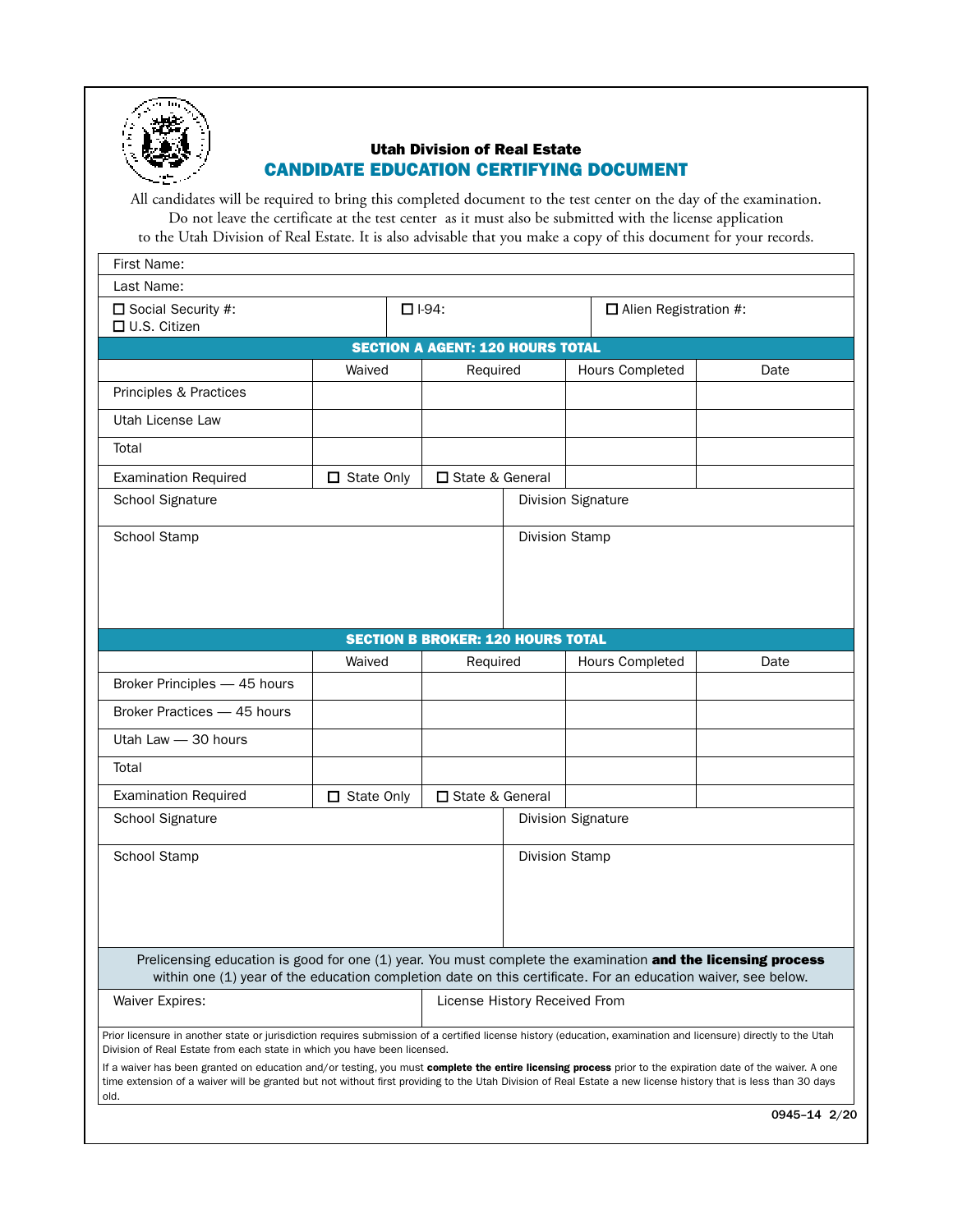# DUPLICATE SCORE REQUEST FORM

Use this form to request that Pearson VUE send a duplicate copy of your score report to you.

# You may request one duplicate score report free of charge.

Please print or type all information on this form and either email or mail your request to Pearson VUE. It is strongly suggested that you email your request to **pearsonvuecustomerservice@pearson.com**; however if you are unable to email, please mail your request to:

Pearson VUE

### UTAH REAL ESTATE

DUPLICATE SCORE Request 5601 Green Valley Drive Bloomington, MN 55437

I hereby authorize Pearson VUE to send me at the email address below a duplicate of my score report from the real estate examination.

| Signature            | Date |
|----------------------|------|
|                      |      |
| Name                 |      |
|                      |      |
|                      |      |
| <b>Email Address</b> |      |
|                      |      |

If you do not have a valid email address please include your physical mailing address below.

| Address |              |     |
|---------|--------------|-----|
| City    | <b>State</b> | ZIP |

If the above information was different at the time you tested, please indicate original information below.

| Name    |       |            |
|---------|-------|------------|
| Address |       |            |
| City    | State | <b>ZIP</b> |

| Exam Taken:<br>Salesperson    | <b>Broker</b> |            |
|-------------------------------|---------------|------------|
| State in which exam was taken |               | Date Taken |
| Date of Birth                 |               |            |
| Licensing Jurisdiction        |               |            |